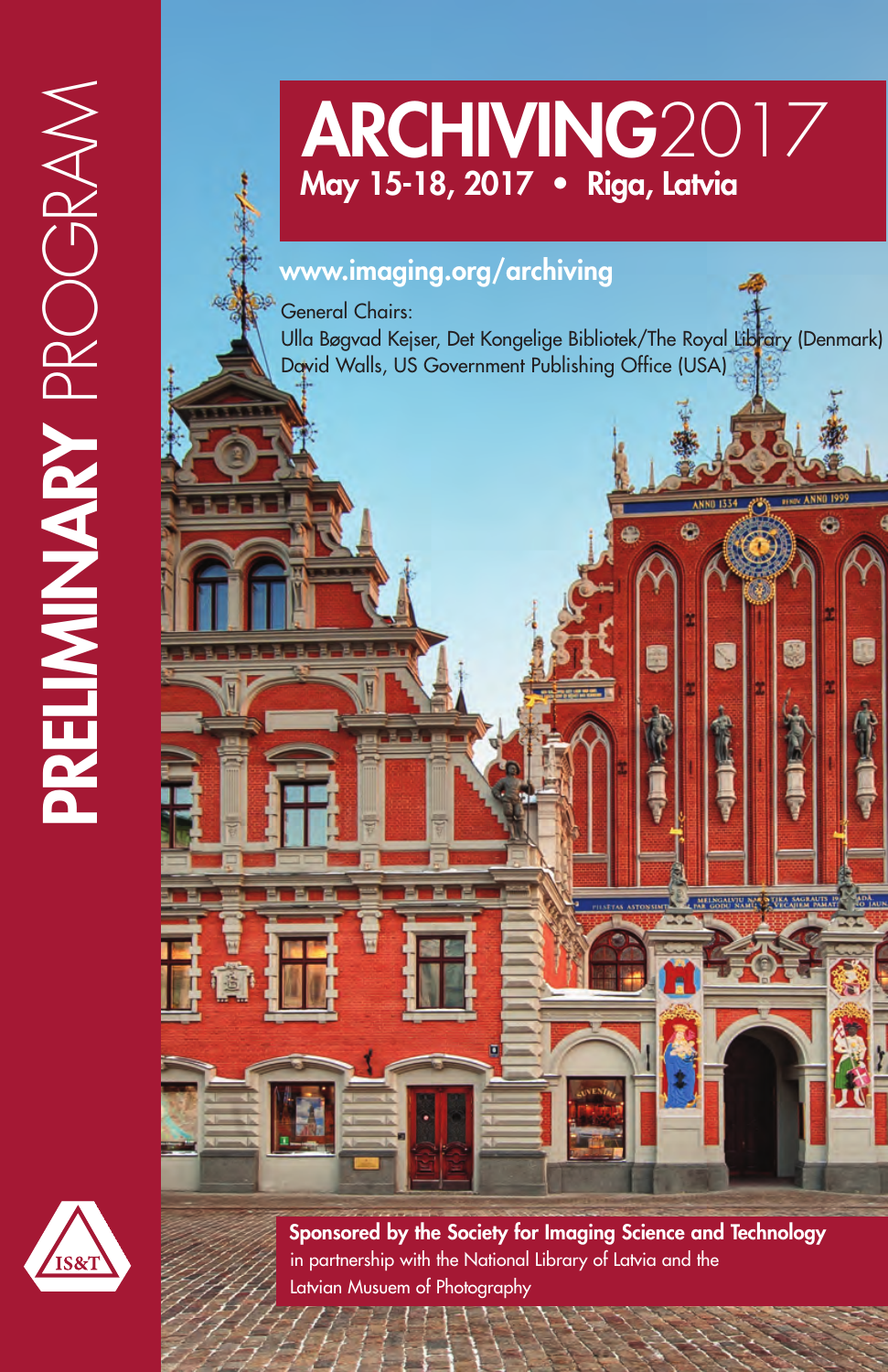# **About the Conference**

The IS&T Archiving Conference brings together an international community of imaging experts and technicians as well as curators, managers, and researchers from libraries, archives, museums, records management repositories, information technology institutions, and commercial enterprises to explore and discuss the field of digitization of cultural heritage and archiving. The conference presents the latest research results on digitization and curation, provides a forum to explore new strategies and policies, and reports on successful projects that can serve as benchmarks in the field. Archiving 2017 is a blend of short courses, keynote talks, peer-reviewed oral and interactive (poster) presentations, an exhibit, and social events offering attendees a unique opportunity for gaining and exchanging knowledge and building networks among professionals.

### **Conference Partners**

| N                                | R |               |
|----------------------------------|---|---------------|
| NATIONAL<br>L <b>I</b> B R A R Y |   | LA<br>FC<br>м |
| OF LATVIA                        |   |               |

### **Cooperating Societies**

- American Institute for Conservation Foundation of the American Institute for Conservation (AIC)
- ALCTS Association for Library Collections & Technical Services
- Coalition for Networked Information (CNI)
- Digital Library Federation at CLIR
- Digital Preservation Coalition (DPC)
- IOP/Printing & Graphics Science Group
- ISCC Inter-Society Color Council
- Museum Computer Network (MCN)
- The Royal Photographic Society

**NEW FOR 2017 Conference registration includes a group lunch each day in the restaurant at the National Library of Latvia.**

# **Conference Committee**

### *General Co-chairs*

**Ulla Bøgvad Kejser,\*** Det Kongelige Bibliotek/The Royal Library (Denmark) **David Walls,\*** US Government Publishing Office (USA)

### *Program Chair*

**Don Williams,\*** Image Science Associates (USA)

### *Short Course Chair*

**Kathrine Hougaard Edsen Johansen,\*** Copenhagen City Archives (Denmark)

### *Technical Program Committee*

**Michael J. Bennett,** University of Connecticut (USA) **Peter Burns,\*** Burns Digital Imaging (USA) **Erik Landsberg,** Cultural Heritage Digitization Consulting (USA) **Phil Michel,** Library of Congress (USA) **Christoph Voges,** Hochschule für angewandte Wissenschaft und Kunst (HAWK), and consultant (Germany)

#### *Steering Committee*

Those at left with an asterix (\*) after their name + **Suzanne E. Grinnan,** IS&T (USA) **Kari Smith,** MIT Libraries, Institute Archives and Special Collection (USA)



Cover image: House of the Blackheads, Old Town Riga — © All rights reserved by Latvia Travel.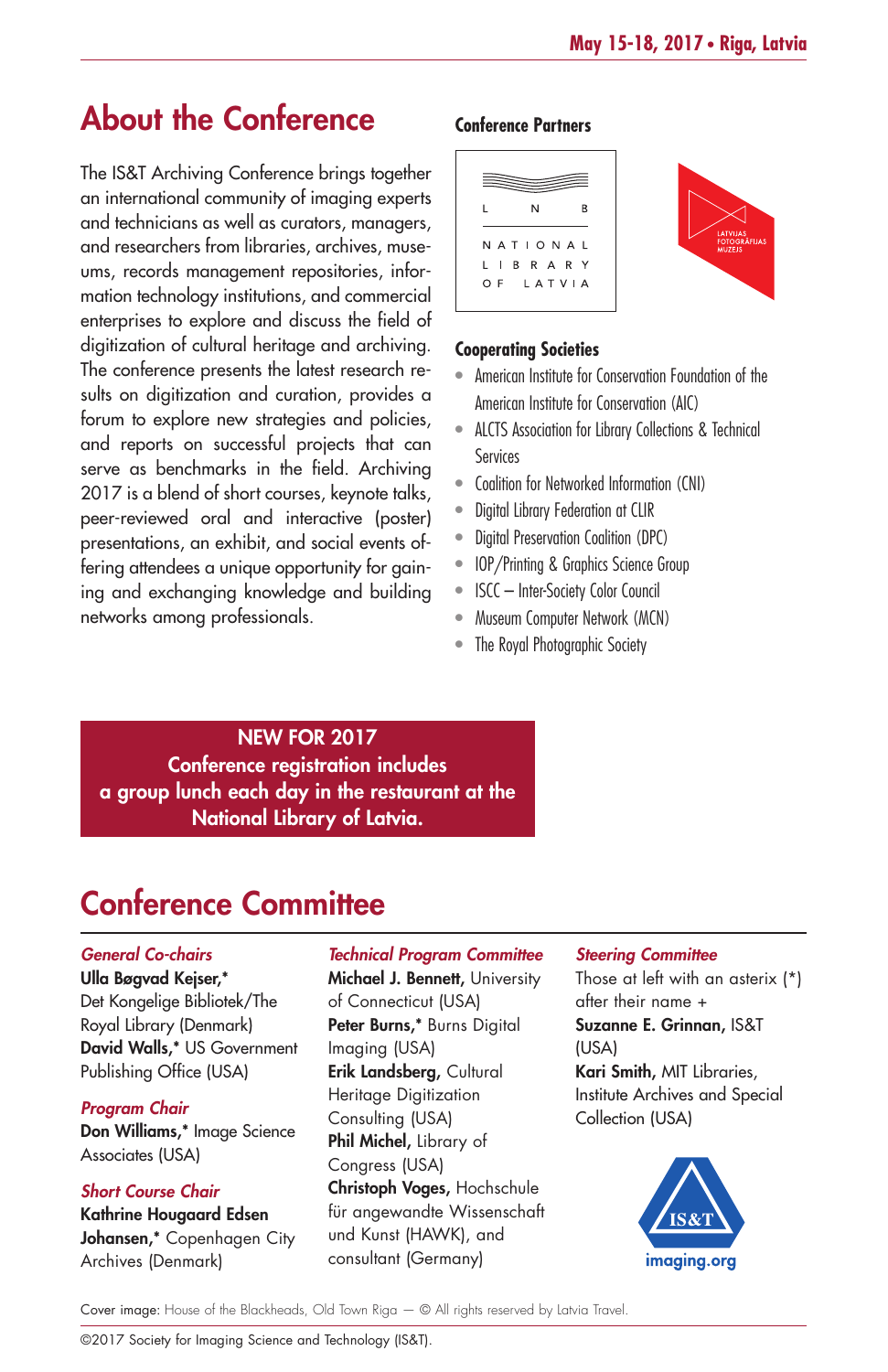# **Conference At-a-Glance**

*All short courses will take place at the Avalon Hotel and Conferences, 13. Janvara iela 19, Riga. Technical sessions will take place at the National Library of Latvia (LNB), Makusalas iela 3 (use main entrance on Uzvaras bulvaris).*

### **Registration Desk Open**

Monday, May 15 7:45 – 16:30 at Hotel Avalon 17:45 – 18:15 at Latvian Museum of Photography

### **Monday, May 15**

- Short Course Program (see page 7); separate registration fee required. You may register for short courses only; there is no requirement to attend the technical conference.
- Welcome Reception at Latvian Museum of Photography, Mārstaļu 8, at 17:45; located 3 blocks from Avalon Hotel.

### **Tuesday, May 16**

- Opening Panel: State-of-the-Art of Archiving in the Baltics
- Exhibition Opens
- Exhibitor Previews
- Group Lunch
- Technical Papers Program
	- Asset and Collection Management I
	- Advanced Imaging I
	- Access, Dissemination, and Use I
- Dinner on own with colleagues

### **Exhibit at Archiving 2017**

**Tuesday May 16 and Wednesday May 17 Tabletop exhibit featuring digital archiving related products and services.** For details, contact Donna Smith • dsmith@imaging.org; +1-703-642-9090 x107

### **Important Dates**

**Hotel registration deadline: April 14, 2017**

**Early conference registration deadline:**

**April 16, 2017**

Tuesday, May 16 8:00 – 16:00 at LNB Wed., May 17 8:30 – 14:00 at LNB Thursday, May 18 8:30 – 14:00 at LNB

### **Wednesday, May 17**

- Wednesday Keynote: Collecting and Preserving the Born-Digital Heritage— New Aspects of an Old Challenge, *Raivo Ruusalepp, director of development, National Library of Estonia*
- Group Lunch
- **Exhibition Closes**
- Technical Papers Program
	- Interactive Paper (Poster) Previews
	- Interactive Paper (Poster) Session
	- Imaging Performance and Standards I
	- Asset and Collection Management II
- Behind-the-Scenes Tours; see page 6. - National Library of Latvia
- Conference Reception, location forthcoming

### **Thursday, May 18**

- Thursday Keynote: Resonating Spaces: 3D imaging of the Berlin Philharmonie, *Chris Edwards, head of digital services, Getty Research Institute (USA)*
- Group Lunch
- Technical Papers Program
	- Advanced Imaging II
	- Access, Dissemination, and Use II
	- Imaging Performance and Standards II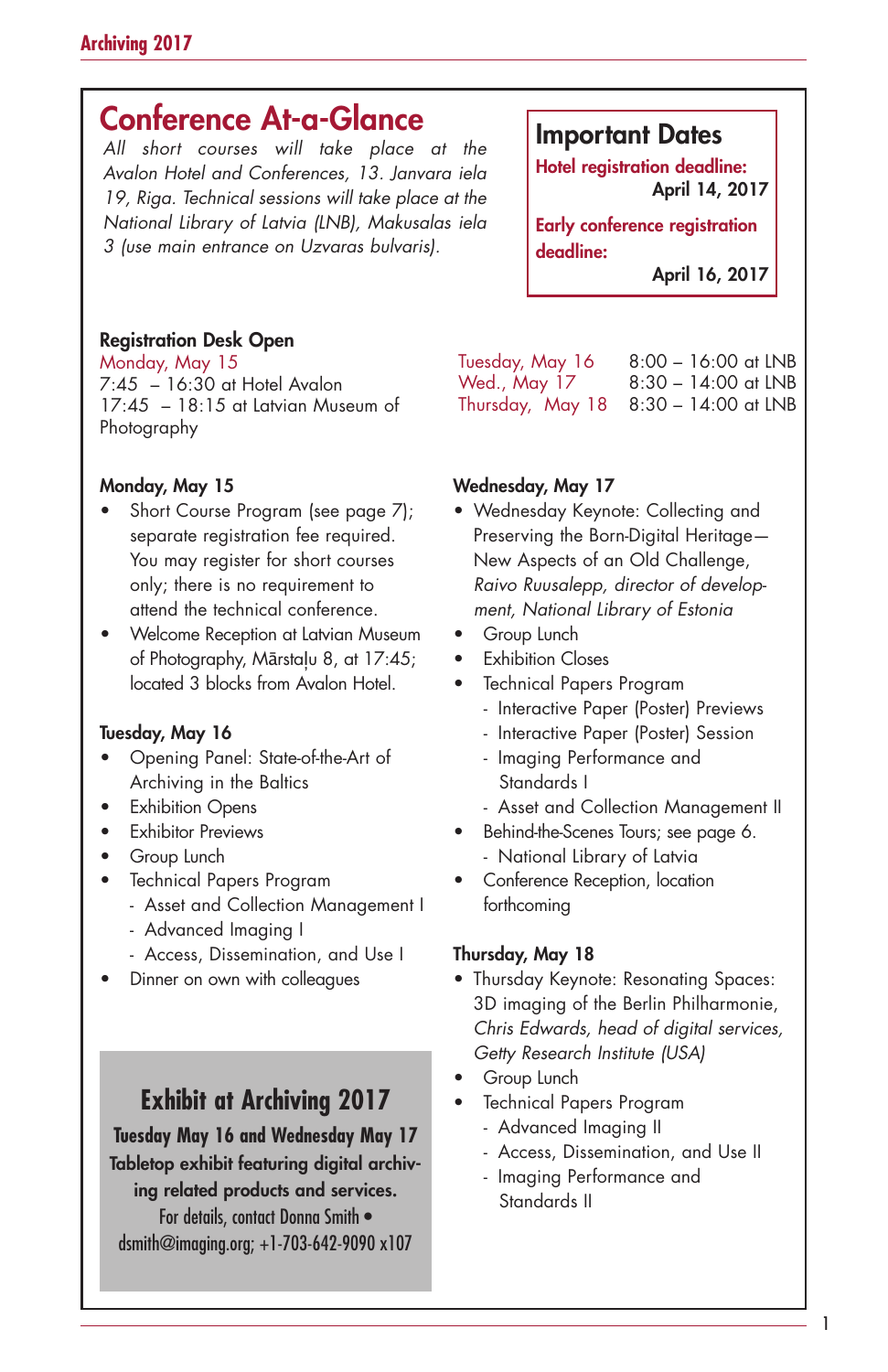# **The Venue: Riga, Latvia**

Founded in 1201, Riga's historical Old Town is a UNESCO World Heritage Site noted for its Art Nouveau ("Jugendstil") and 19th century wooden architecture. It is considered by many to have the finest examples of Art Nouveau architecture in the world, most grouped in one neighborhood of the city. At the same time it also boasts Gothic cathedrals, Neoclassic buildings, and compelling modern structures, such as the National Library of Latvia and the Vansu Bridge. As the capital of Latvia, Riga hosts nearly one-third of the country's population and is the largest city in the Baltics.

Its location on the Gulf of Riga at the mouth of the Daugava River and its proximity to beautiful beaches like Jurmala, add to its charm. There are plenty of cafes, restaurants, winding cobbled streets, picturesque squares, museums, and monuments to explore in the city, ranging from the Latvian Museum of Photography and the Riga Film Museum to the Museum of the Occupation of Latvia and the Latvian Ethnographic Open Air Museum. *The Historic Centre of Riga is a living illustration of European history. Through centuries, Riga has been the centre of many historic events and a meeting point for European nations, and it has managed to preserve evidence of European influence on its historical development, borders between the West and the East, and intersection of trading and cultural routes. "*

*—whc.unesco.org/en/list/852*



#### **Conference Venues**

Archiving 2017 technical sessions take place at the National Library of Latvia. Short courses and lodging are at Avalon Hotel & Conferences (see page 19 for lodging and transportation details). Visit www.latvia.travel/en/city/ riga-8 for more information on what to see and do in Riga.

From above: View from Hotel Avalon onto the roofs of Old Town; window, Riga Art Nouveau Museum; boats marking the history of Riga are found along the banks of the city canal, which runs through the park that separates Old Town from Riga Center.



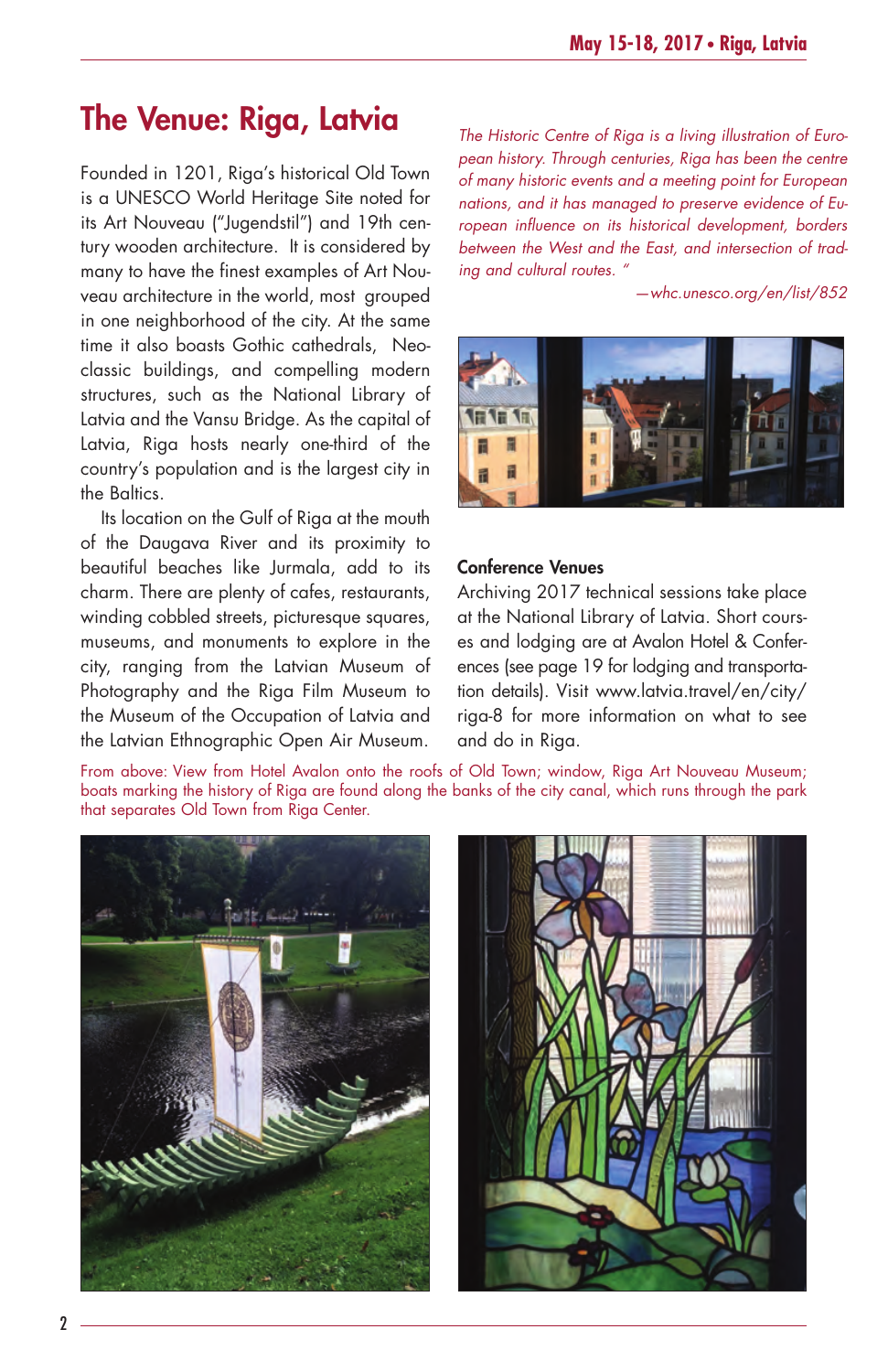# **Technical Program\***

### **Tuesday May 16, 2017**

### **9:00 – 10:25**

### **WELCOME AND OPENING PANEL**

**Welcome Remarks,** *Andris Vilks, director, National Library of Latvia*

**State-of-the-Art of Archiving in the Baltics,** Join moderator Uldis Zarins, director of development at the National Library of Latvia, formerly manager of The European Library, and panelists Rimvydas Laužikas, professor at Vilnius University, Raivo Ruusalepp, director of development at the National Library of Estonia, and Arturs Zogla, head of digital library at National Library of Latvia for a discussion about archiving in Estonia, Latvia, and Lithuania.

### **11:05 – 12:20 ASSET AND COLLECTION MANAGEMENT I**

**My Precious Information—How to Preserve It?,** *Anssi Jääskeläinen, Miia Kosonen, and Liisa Uosukainen, Mikkeli University of Applied Sciences (Finland)*

**TIFF in Archives: A Survey about Existing Files in Memory Institutions,** *Peter Fornaro, Lukas Rosenthaler, and Erwin Zbinden, University of Basel, and Martin Kaiser, KOST-CECO (Switzerland)*

**Archiving Websites Containing Streaming Media,** *Howard Besser, New York University (USA)*

### **12:20 – 12:40 EXHIBITOR PROFILES**

### **12:40 – 14:00 GROUP LUNCH**

Restaurant Klīversala within the LNB

#### *\*Program subject to change; see final program for exact times and paper order.*

### **14:00 – 15:15 ADVANCED IMAGING I**

**From Closed Testaments to Books: Virtual X-Ray Reading as Alternate Digitization Technology for Fragile Documents,** *Fauzia Albertin1, Marilisa Romito1, Eva Peccenini2,3,4, Matteo Bettuzzi2,3,4, Rosa Brancaccio2,3,4, Maria Pia Morigi2,3,4, Monica Del Rio5, Dorit Raines6, Giorgio Margaritondo1, and Demetri Psaltis1; 1École Polytechnique Fédérale de Lausanne (EPFL) (Switzerland), 2"E. Fermi" Center, 3University of Bologna, 4Italian National Institute for Nuclear Physics (INFN), 5Venetian State Archive, and 6University of Ca' Foscari (Italy)*

**Precise 3D Documentation—Between the Need of a High Resolution and the Limit of Visualization Possibilities,** *Eryk Bunsch, Museum of King Jan III's Palace at Wilanow, and Robert Sitnik, Warsaw University of Technology (Poland)*

**Image based Relighting Using Environment Maps,** *Michael Tetzlaff and Gary Meyer, University of Minnesota (USA)*

### **15:55 – 17:10 ACCESS, DISSEMINATION, AND USE I**

**Simple Image Presentation Framework (SIPI)—An IIIF-based Image-Server,** *Lukas Rosenthaler, Peter Fornaro, and Andrea Bianco, University of Basel (Switzerland)*

**Content-based Interoperability: Beyond the Merely Technical Specifications of Interfaces,** *Tobias Schweizer, Lukas Rosenthaler, and Peter Fornaro, University of Basel (Switzerland)*

**Advances in Integrated Research Infrastructures for Science and Humanities Linked Data,** *Fenella France, Library of Congress (USA)*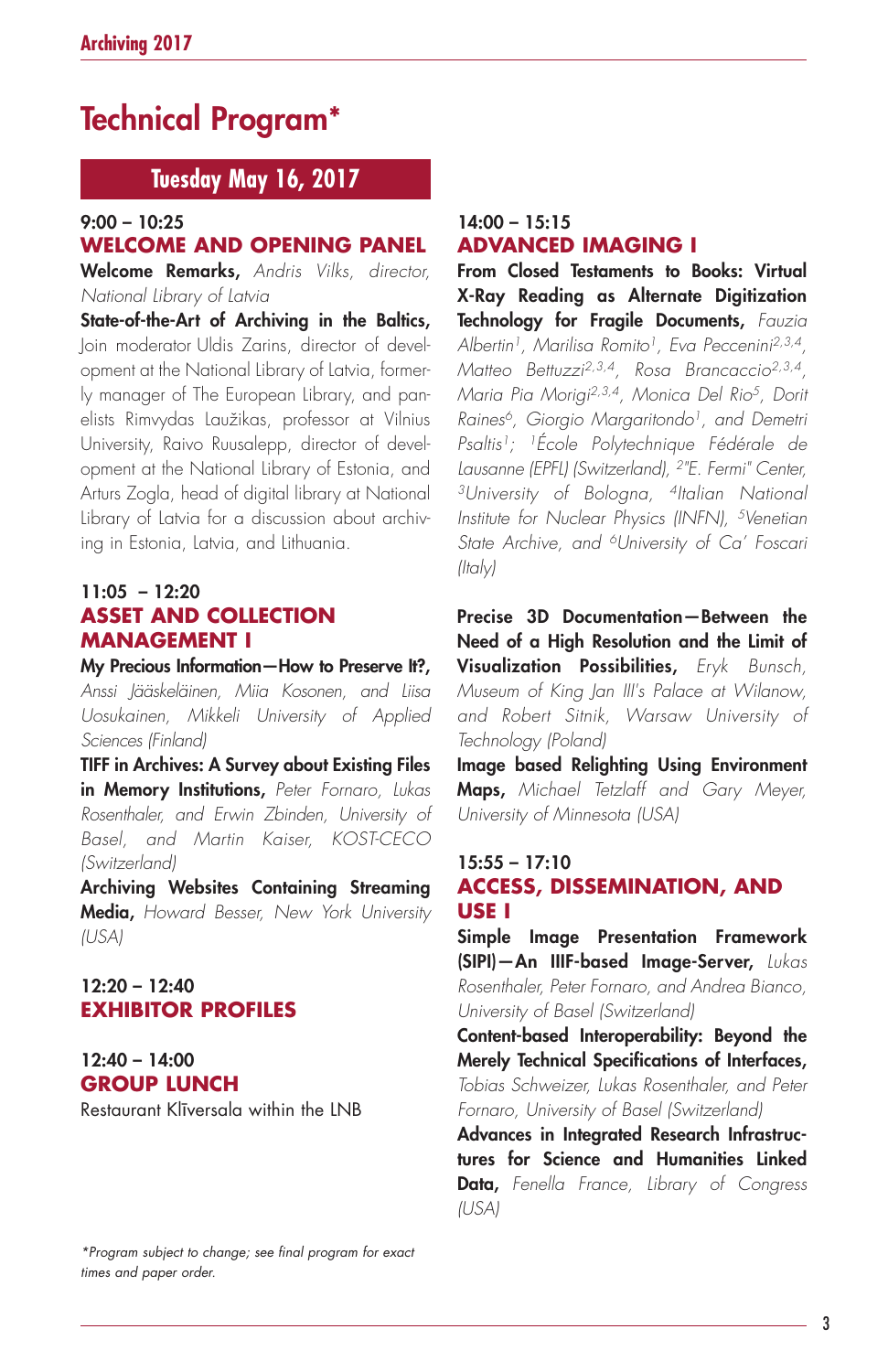### **Wednesday May 17, 2017**

### **9:00 – 10:10 WEDNESDAY KEYNOTE**

**Collecting and Preserving the Born-Digital Heritage—New Aspects of an Old Challenge,** *Raivo Ruusalepp, National Library of Estonia (Estonia)*

### **10:10 – 10:30 INTERACTIVE PAPER PREVIEWS**

**A Bottom-up Approach to Carry out Pre-Studies for the Implementation of Electronic Archives—A Case Study from a Swedish Municipality,** *Hugo Quisbert, ArkivIT (Sweden)* **Using 3D Digitization in the Preservation of Industrial and Agricultural Heritage,** *Tine Verroken, Bert Lemmens, and Renee Mestdagh (Belgium)*

**Open Source Software to Manage Digitalization Projects—The Kitodo Example,** *Frank Ulrich Weber1 and Michael Luetgen1,2; 1Zeutschel GmbH and 2Kitodo—Key to digital objects e.V. (Germany)*

**Digital Color Restoration from Slide Images which use the Color Target Kodak Q-13,** *Alexandre Leão, UFMG—Federal University of Minas Gerais (Brazil)*

**Set of Methodologies for Archive Film Digitization and Restoration with Examples of Their Application in ORWO Region,** *Karel Fliegel, Stanislav Vítek, and Petr Páta, Czech Technical University in Prague; and Miloslav Novák, Jiri Myslik, Josef Pecak, and Marek Jicha, Film and TV School of Academy of Performing Arts in Prague (Czech Republic)*

**Implementing a Video Framework based on IIIF: A Customized Approach from Long-Term Preservation Video Formats to Conversion on Demand,** *Julien Raemy1,2, Peter Fornaro1, and Lukas Rosenthaler1; 1University of Basel and 2Ecole Polytechnique Fédérale de Lausanne (EPFL) (Switzerland)*

**Developing ARCLib—An Open Source Solution for a Bit-level and Logical Long-term Preservation,** *Andrea Miranda, Charles University (Czech Republic)*

### **10:30 – 11:20 INTERACTIVE PAPER (POSTER) SESSION AND COFFEE**

### **11:20 – 12:35 IMAGING PERFORMANCE AND STANDARDS I**

**Automatization in (Mass) Digitization QA-workflows,** *Martina Hoffmann, National Library of the Netherlands (the Netherlands)*

**Extensions to OpenDICE: Batch Image Processing and Large Size Target Support,** *Lei He, Library of Congress (USA)*

**Evaluating Perceived Capture Quality for the Digitization of Cultural Heritage Objects,** *Susan Farnand, Rochester Institute of Technology (USA)*

### **12:35 – 13:45 GROUP LUNCH**

Restaurant Klīversala (LNB)

### **13:45 – 15:00 ASSET AND COLLECTION MANAGEMENT II**

**Work Ethics for the Digitizer. Opportunities and Best Practices for Production of Digital Archives: The Working Experience of the Photographic Archive of Pompeii,** *Patrizio Gianferro, University degli Studi di Roma La Sapienza, and Rosa Myriam De Lillo, Luigi Sturzo Institute (Italy)*

**A New Tool for Context Metadata Collection and Management for Computational Photography Projects,** *Carla Schroer and Mark Mudge, Cultural Heritage Imaging (USA), and Erich Leisch and Martin Doer, Institute for Computer Science, FORTH (Greece)*

**Identifying Top Performing TF\*IDF Classifiers Using the CNN Corpus,** *Marie Vans and Steven Simske, HP Inc. (USA)*

### **15:30 – 17:30 BEHIND-THE-SCENES TOURS**

see page 6 for details

**19:00 – 21:30 CONFERENCE RECEPTION**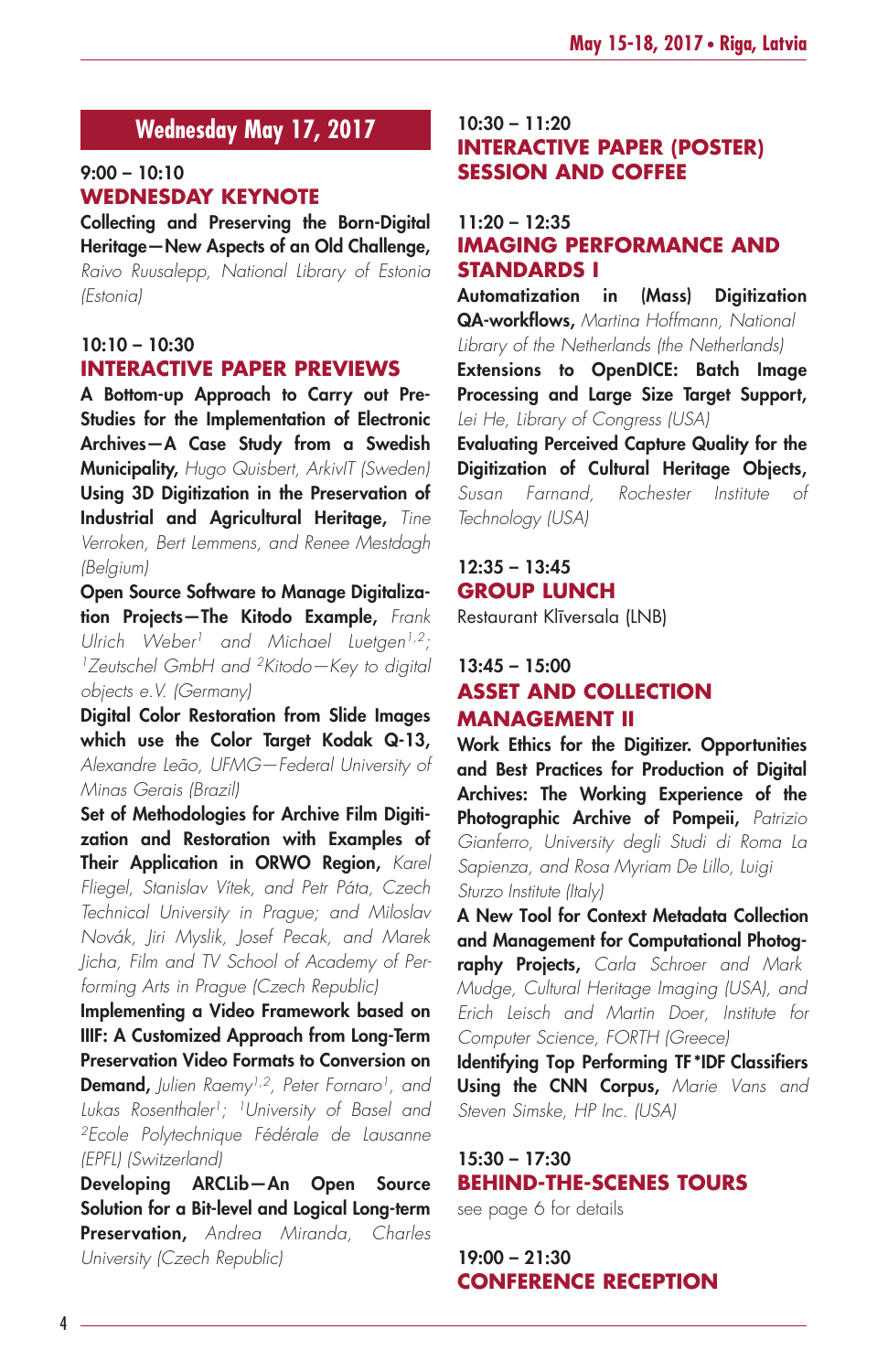### **Thursday May 18, 2017**

### **9:00 – 10:00 THURSDAY KEYNOTE**

**Resonating Spaces: 3D Imaging of the Berlin Philharmonie,** *Chris Edwards, Getty Research Institute (USA)*

### **10:00 – 12:45 ADVANCED IMAGING II**

**Reflectance Transformation Imaging in Daguerreotype Investigation,** *Hembo Pagi and Andres Uueni, Archaeovision and Kadi Sikka Estonian Photographic Heritage Society (Estonia)*

**Advances in Spectral Imaging Curve Analysis for Humanities Studies and Heritage Science,** *Fenella France, Library of Congress (USA)*

**Next Generation Camera Calibration Target for Archiving,** *David Wyble, Avian Rochester, LLC (USA)*

**The Documentation and Investigation of Surface Deposits on a Tutankamun's Pottery Jar Using Advanced Imaging Techniques,** *Mahmoud Hassan, Grand Egyptian Museum (Egypt)*

**The Combination of 3D and Multispectral Imaging for Scientific Visualization—Tool for Conservation and Heritage Specialists,** *Andres Uueni and Hilkka Hiiop, Estonian Academy of Arts (Estonia)*

### **12:45 – 14:00 GROUP LUNCH**

Restaurant Klīversala within the LNB

### **14:00 – 15:15 ACCESS, DISSEMINATION, AND USE II**

**Unlocking the Archive: The US Defense Department's Analysis & Implementation of its Authority to Publicly Release Audiovisual Records,** *Julia Hickey, Defense Media Activity (USA)*

**Using a Large Set of Weak Classifiers for Text Analytics,** *Steven Simske and Marie Vans, HP Inc. (USA)*

**The Evolution of the US National Archives Catalog: From Access to Engagement,** *Michael Horsley, National Archives and Records Administration (USA)*

### **15:45 – 17:15 IMAGING PERFORMANCE AND STANDARDS II**

**JPEG2000 as a Preservation Format for Digitization: Lessons Learned from a Library,** *Laurent Duplouy, Bibliothèque Nationale de France (France)*

**Automation of Data Integrity Checks in QA for Mass Digitization—A Case Study,** *Martijn van der Kaaij, Heron Information Management LLP (UK)*

**A Decade of Experience with Digital Imaging Performance Guidelines: The Good, the Bad and the Missing?,** *Don Williams, Image Science Associates, and Peter Burns, Burns Digital Imaging (USA)*



Charming restaurants and cafes are found throughout Riga's Old Town.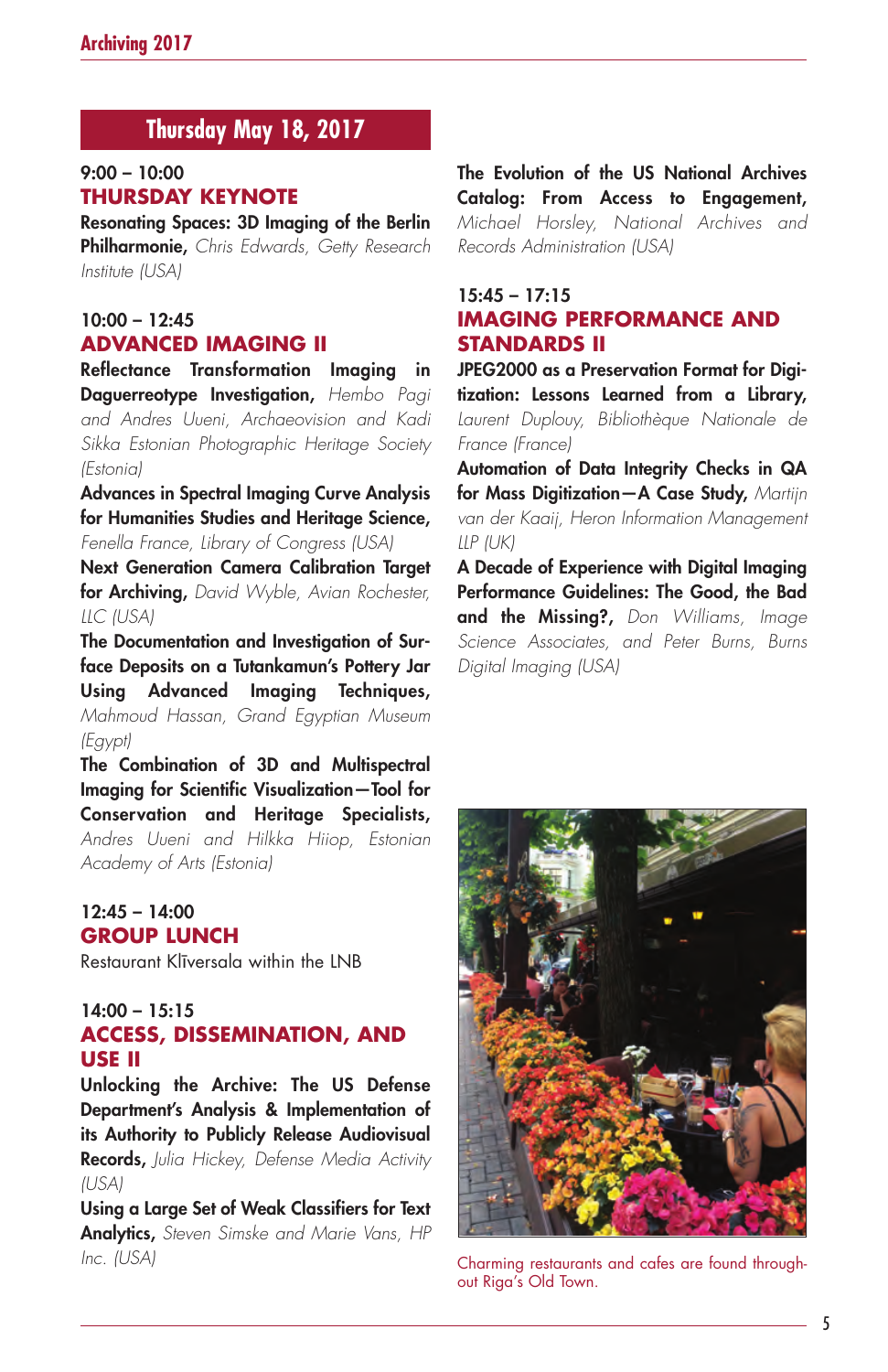# **Behind-the-Scenes Tours**

All tours will take place Wednesday afternoon. They are reserved on a first-come, firstserved basis. Tour registration information and logistic details will be sent immediately following the early registration deadline to anyone registered by that date. Those who register after the early registration deadline will receive the tour registration form at that time. Please note that all tours will be within walking or public transport distance; attendees are responsible for getting themselves to the tour site.

Additional tours will be added as confirmed.

### **NATIONAL LIBRARY OF LATVIA**

**Digitization Center and Collection of Audio-visual Resources**

This tour is dedicated to digitization, preservation, restoration and audio-visual collections.

The Digitization Center of the National Library of Latvia (LNB) carries out digitization of physical collections in accordance with the LNB content guidelines and on readers' demands. The LNB is constantly digitizing newspapers, posters, maps, sound recordings and manuscripts. At the Digitization Center is



available a large-format scanner which enables scanning of materials up to A0 format, book scanning robot and roll scanner, as well as other scanning devices for small format materials. Digitization Center also ensures post-processing of digitized files, such as OCR and segmentation. The major part of digitization results can be accessed at www.periodika.lv and www.zudusilatvija.lv.

The main function of the Restoration Center is to promote longevity of the LNB collections by using various conservation methods. The Restoration Center carries out restoration and conservation of collections (disinfection, stabilizing and object adaptation for the safe storage), creates binding and makes preventive measures for successful conservation of collections.

The Collection of Audio-visual Resources of the LNB holds one of the largest collections of published sound recordings in Latvia, covering the period from the beginning of 20th century until present. It includes sound recordings (records, audio cassettes, CDs), video recordings (VHS, DVD, Blu-ray), multimedia

> discs (CD- and DVD-ROM), as well as variety of language learning sets. Open access collection includes books on the history of sound recording, recording techniques and playback, digital audio, discographies, general reference books in cinema, movie guides, as well as magazines and periodicals.

Above: The Riga skyline encompasses many eras. Left: The National Library of Latvia.



National Library ©All rights reserved by Latvia.Travel.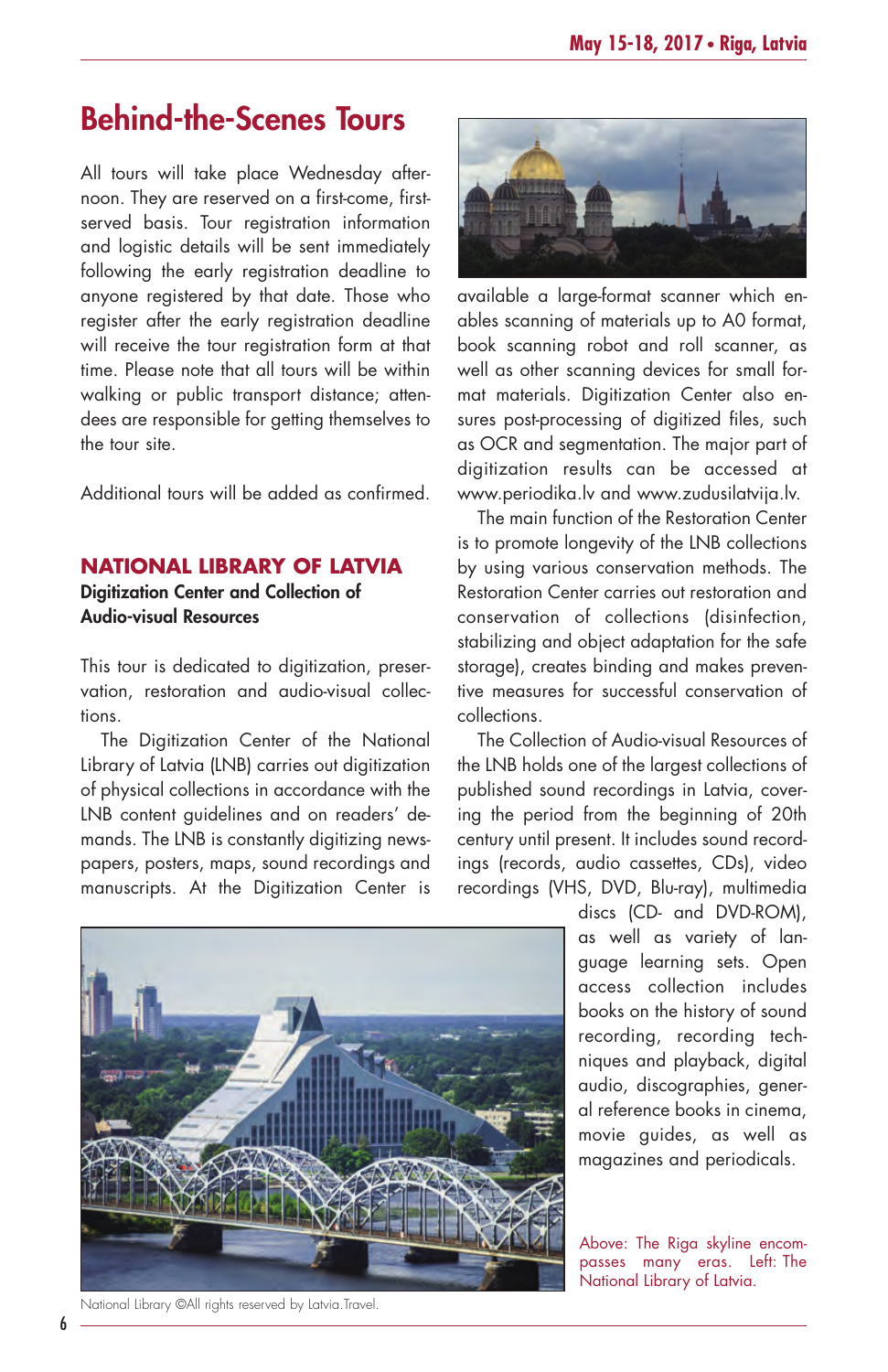# **Short Course Program: Monday, May 15**

### ArchSC01: Computational Photography Techniques for Cultural Heritage Documentation and Archiving: Reflectance Transformation Imaging (RTI) and Photogrammetry

8:00 – 12:00 (4 hours) Instructor: Carla Schroer, Cultural Heritage Imaging

Through lectures, demonstrations, and discussion, this course provides a condensed overview of computational photography and its application to cultural heritage. Computational photography extracts and synthesizes information from image sequences to create a new image containing information not found in any single image in the sequence. The course offers an intensive introduction to the technologies, software, photographic equipment, and methods for reflectance transformation imaging (RTI), and 3D photogrammetry—techniques being applied to a variety of art objects.

RTI creates scientific digital representations of an imaging subject's shape and color. These digital representations are generated from image sequences where the light illuminating the photo's subject is moved to a new location for each photograph. The lighting information is mathematically synthesized into an RTI image. The subject's shape and color is examined in RTI by interactively re-lighting the subject from any direction and applying mathematical enhancements within an RTI software-viewing environment.

RTI is used on a wide range of subjects, including documenting low-relief surfaces like paintings and engravings. The course shows examples including inscriptions, rock art, manuscripts, and paintings. It also provides an overview of free RTI software, including newly released and planned updates. In addition, a demonstration of the RTI photographic capture sequence, using standard digital photographic equipment is performed and new research techniques using these data sets are presented.

### **Special Notes for Short Courses**

We encourage you to register for courses in advance to insure that they run. Note that you may register for short courses only; conference registration is not required to take classes.

All short courses will take place at the Avalon Hotel and Conferences, 13. Janvara iela 19, Riga.

The first half of the course features new tools for the near-automatic recording and archiving of RTI contextual and process metadata. The creation of Digital Lab Notebook (DLN), which serves the same function as a written scientist's lab notebook, is discussed. We explore the necessity for transparent evaluation of scientific digital representations. The goal is to establish the conditions under which a "real world" artifact can be digitally represented as a "digital surrogate", which can reliably serve as a digital stand-in that can be used for subsequent scientific or scholarly examinations. New software tools to aide in saving the appropriate material for a digital lab notebook are presented.

3D Photogrammetry—the practice of deriving 3D measurements from photographs can be used for documenting 3D subjects, monitoring changes to these subjects over time, and a wide range of other uses. Photogrammetry creates accurate and measurable 3D models in a wide range of scales. Recent technological advances in digital cameras, computer processors, and computational techniques, such as sub-pixel image matching, make photogrammetry a portable and powerful technique. It yields extremely dense and accurate 3D surface data. It can be generated using a sequence of photos and captured with standard digital photography equipment, in a relatively short period of time.

The second half of the course explores how photographic sequences of a subject can be captured according to principles that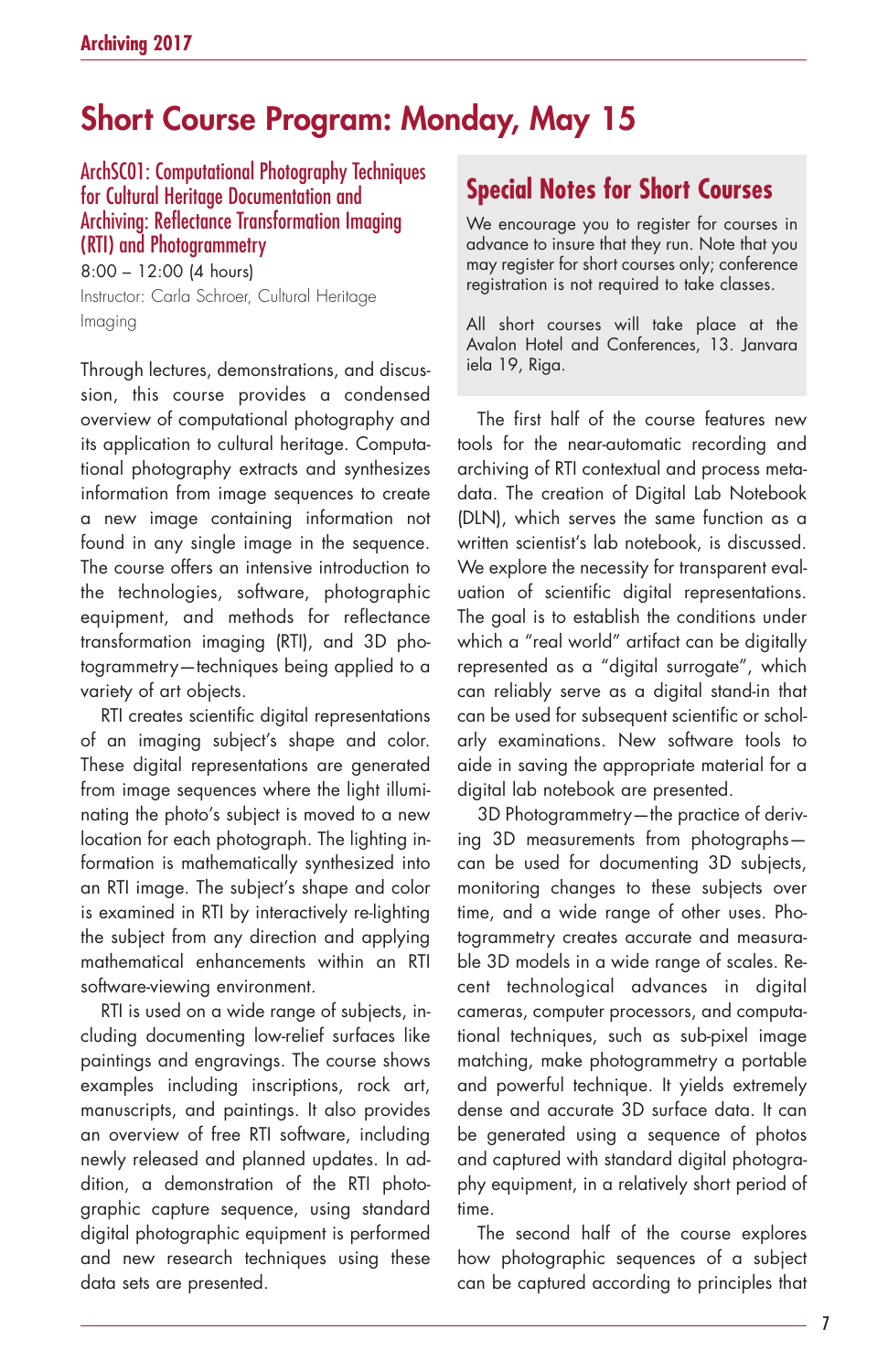maximize the available information from a series of viewpoints to yield the best results. We also see how these software platformindependent rule-based data sets can be transformed into 3D representations and confidently reused by others now and in the future.

### **Benefits**

This course enables the attendee to:

- Have a clear understanding of two computational photography imaging techniques, how they are used, what they can reveal, and what is involved in adopting them in cultural heritage practice.
- Appreciate the open source RTI software tools, with freely available User Guides, a free user forum, and other supporting materials.
- Understand software independent photogrammetry image capture.
- Learn about the Digital Lab Notebook (DLN), how archiving and reuse requirements are driving modifications to its development, and how to use it in the context of RTI.

### Intended Audience: There are no prerequisites. Anyone from novice to expert is welcome.

*Carla Schroer is a co-founder and director of Cultural Heritage Imaging (CHI; culturalheritageimaging.org), a non-profit corporation that develops and implements new imaging technologies for cultural, historic and artistic heritage, and scientific research. Schroer has been active in the cultural heritage computational photography research community since 2002. Schroer leads the training programs at CHI, along with working on field capture projects with Reflectance Transformation Imaging, 3D photogrammetry, and related computational photography techniques. She also leads the software development and testing activities at CHI. She spent 20 years in the commercial software industry, managing and directing a wide range of software development projects including object oriented development tools, desktop publishing software, and Sun Microsystems' Java technology.*

### ArchSC02: Scanner & Camera Imaging Performance: Ten Commandments

8:00 – 12:00 (4 hours) Instructors: Don Williams, Image Science Associates, and Peter Burns, Burns Digital Imaging

This is a no-nonsense course on simple and achievable tools/techniques to build a solid digital imaging foundation for the capture of resilient and versatile digital images. We updated this course from a previously published Top Ten Tips publication several years ago. These include realistic color management, predictable behavior of branded capture devices, and new methodologies for rapid capture imaging. Specific and practical examples of the use of ISO standards and institutional guidelines in museum or library environments will be described. The elements of this course can be applied by digital image service providers, collection custodians, and device manufacturers.

### Benefits

This course enables the attendee to:

- Interpret and comply with customer imaging requirements.
- Establish accountability for imaging performance problems.
- Understand standards to characterize scanner and camera performance.
- Critically evaluate manufacturers' claims of resolution, color errors, and noise.

Intended Audience: Managers, engineers, and technicians responsible for evaluating and monitoring scanner and camera performance and emerging guidelines. This includes manufacturers, service providers, and content custodians. A working knowledge of digital scanner and camera operation and their common technologies will be assumed.

*Don Williams is founder of Image Science Associates, a digital imaging consulting and software group. Their work focuses on quantitative performance metrics for digital capture of digital imaging devices and imaging*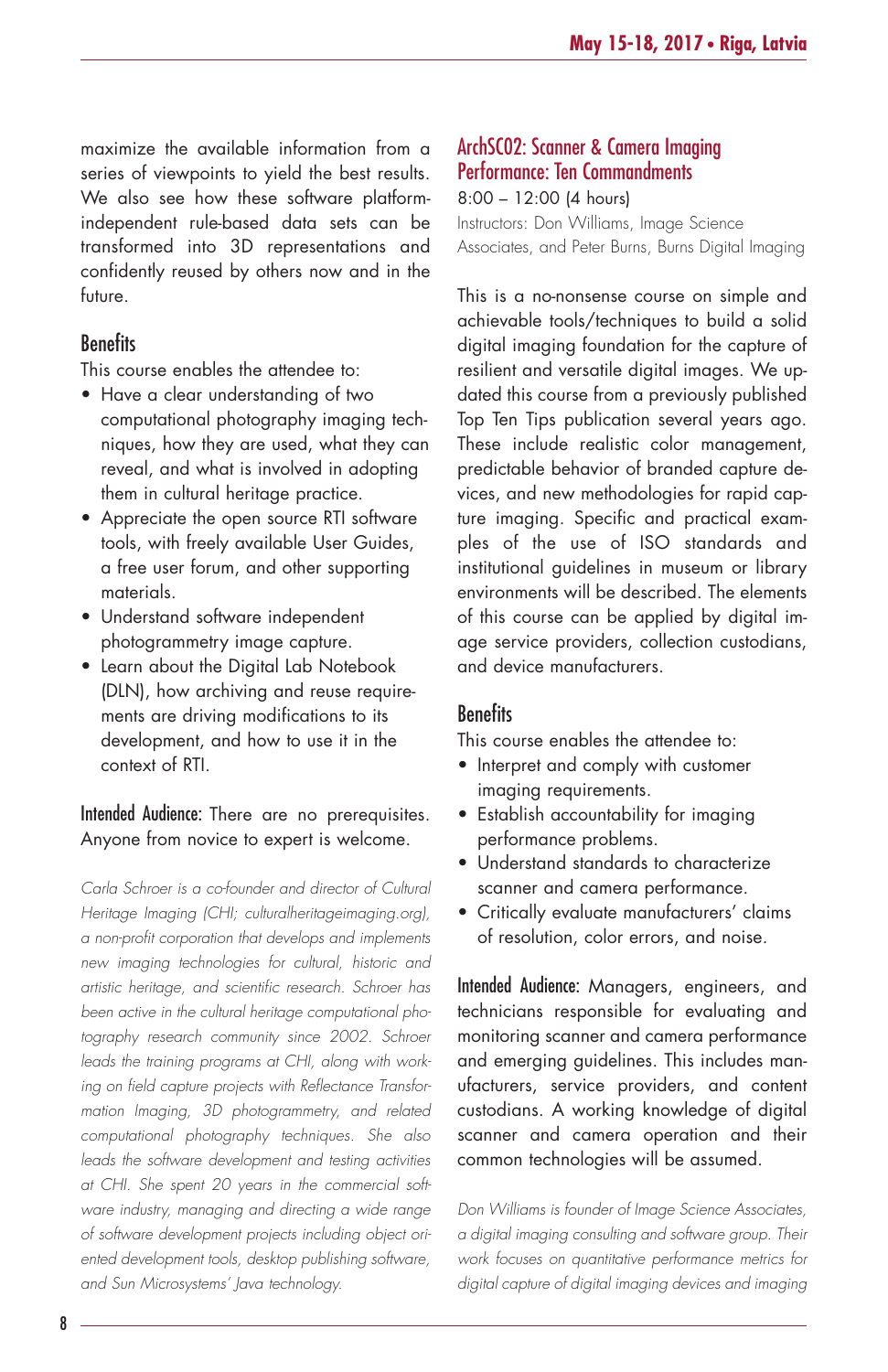

*fidelity issues for the cultural heritage community. He has worked for a number of large cultural heritage institutes in practical implementation of image quality controls and is the prime architect for the Golden-Thread image quality evaluation tools. He has taught short courses for many years and contributes to several imaging standards activities.*

*Peter Burns is a consultant working in digital image evaluation, system monitoring, and image processing. He has experience in several areas of digital imaging: digital photography, mobile imaging, and cultural heritage.*

### ArchSC03: Program Management for Cultural Heritage Professionals: An Introductory Workshop for Management of Digitization and Curation

8:00 – 12:00 (4 hours) Instructor: Michael B. Toth, R.B. Toth Associates

This course introduces cultural heritage professionals to best practices in program management. It focuses on methodologies for managing digital projects that create or develop data, integrate new technologies and data, and/or support digital archiving and access. This includes digitization and curation projects for collecting, processing, accessing, archiving, and collaborating with digital data.

Instruction supports cultural heritage professionals as they manage successive stages of digitization and curation projects from initiation through production and operation, especially with changing technologies and tighter budget environments. The workshop utilizes examples and case studies of program management techniques and processes that are applicable to digitization and data curation programs of varied cost and complexity in a range of institutions around the globe.

This course provides project leaders, managers, and others working or intending to work with cultural heritage digitization and curation projects with an introduction to the resources, tools, and capabilities for effective program planning, development, and management.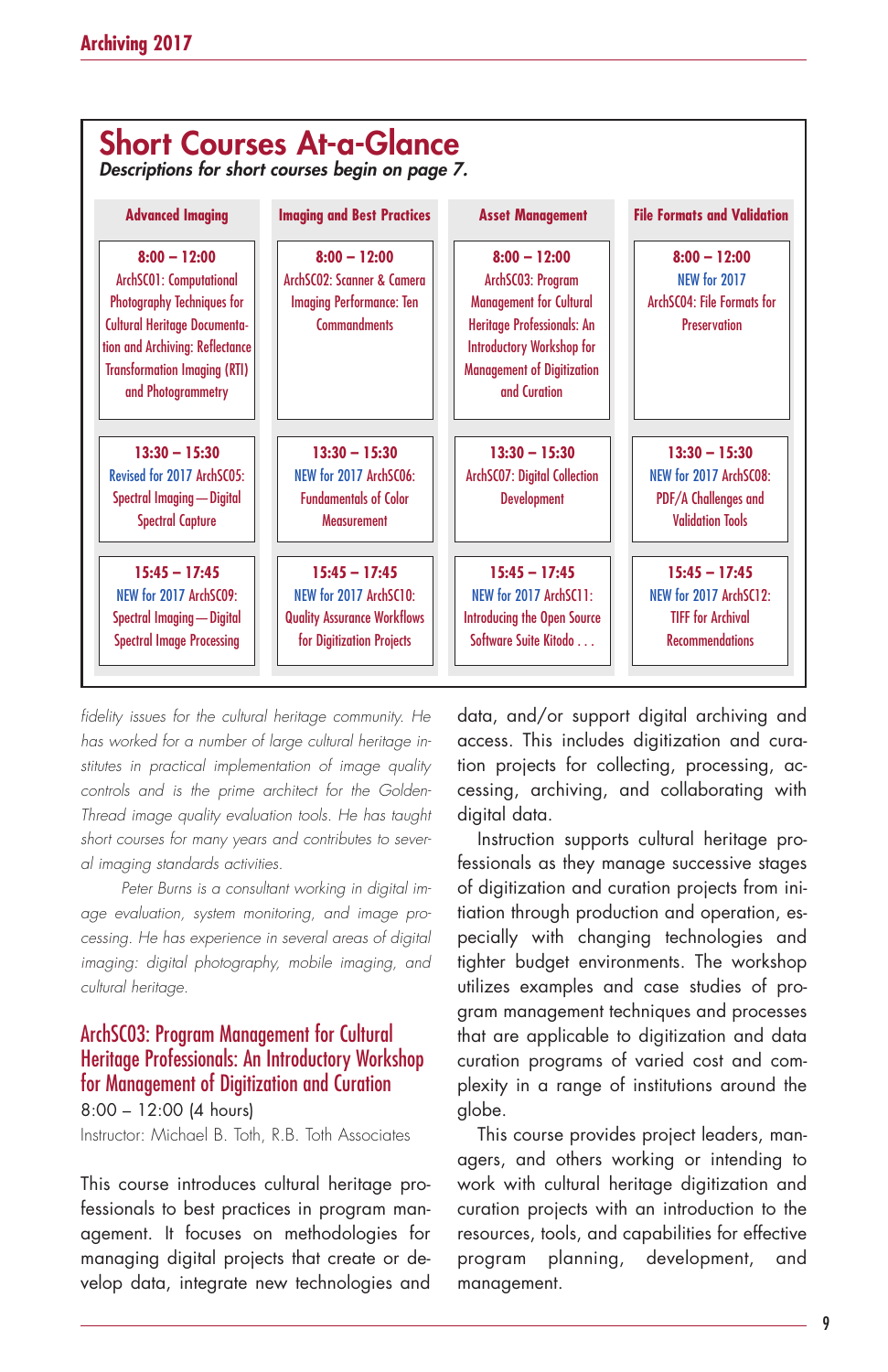### **Benefits**

This course enables the attendee to:

- Appreciate program management best practices that are appropriate for cultural heritage program planning, management, and implementation.
- Gain guidance and techniques for managing projects and tracking progress, including developing:
	- a solid program management and data management plan.
	- an effective structure for task development.
	- an effective program master schedule.
- Learn about requirements and resources tracking and reporting.
- Learn about the business case for using established program planning and management techniques and best practices, and its return on investment.
- Understand cost-effective methods for determining and implementing optimal technologies that meet cultural heritage standards for long-term digital data preservation.

Intended Audience: Cultural heritage, digitization, and curation personnel responsible for project success will benefit from the basic concepts and best practices of project management. This course is equally applicable to all project team members. There are no prerequisites except a desire to use effective program management and best practices. Participants also develop increased understanding that can help them tap multidisciplinary support from the scientific, engineering, and information technology communities. This includes becoming familiar with the vocabularies and standards necessary to address the requirements of broad governmental and external oversight and reporting.

*Michael B. Toth is president of R.B. Toth Associates and honorary research associate at University College London. With more than 30 years of experience in program management, systems integration, and strategic planning, Toth has led teams of scientists, scholars,* *and technical experts as they help museums, libraries, archives, and other institutions make more data widely available for all. He has provided program and technical management support for numerous cultural heritage projects ranging from the Vatican Library, St. Catherine's Monastery in the Sinai to the Walters Art Museum. He has led advanced digitization and curation projects to provide data and information for global access. He and his teams support institutions across the United States, Europe and the Middle East. Toth studied science at Wake Forest University, where he received his degree in history.*

### **NEW for 2017** ArchSC04: File Formats for Preservation

8:00 – 12:00 (4 hours)

Instructors: Benjamin Yousefi, National Archives of Sweden, and Bert Lemmens, PACKED

The course is built around the ongoing work done by Riksarkivet (the Swedish National Archives) under the research and development program ArkivE 2.0—fundamental principles for selection of format. The result of ArkivE is intended to lay the foundation for government agency regulation and/or information such as guides, tutorials, and handbooks.

The aim of the course is to give a theoretical overview of and practical exercise in the challenges with:

- Regulating what formats are suitable to store data for long term preservation of information.
- Applying formats suitable for long term preservation in a specific case.

This course sets the stage for the two following courses: ArchSC08: PDF/A Challenges and Validation Tools and ArchSC12: TIFF for Archival Recommendations by familiarizing the participants with the PREFORMA Conformance Checkers and their importance for long time preservation.

As the event is a workshop, the course interchanges between presentation and practical activity with the purpose of encouraging engagement. For that reason the participants should:

• Bring a laptop.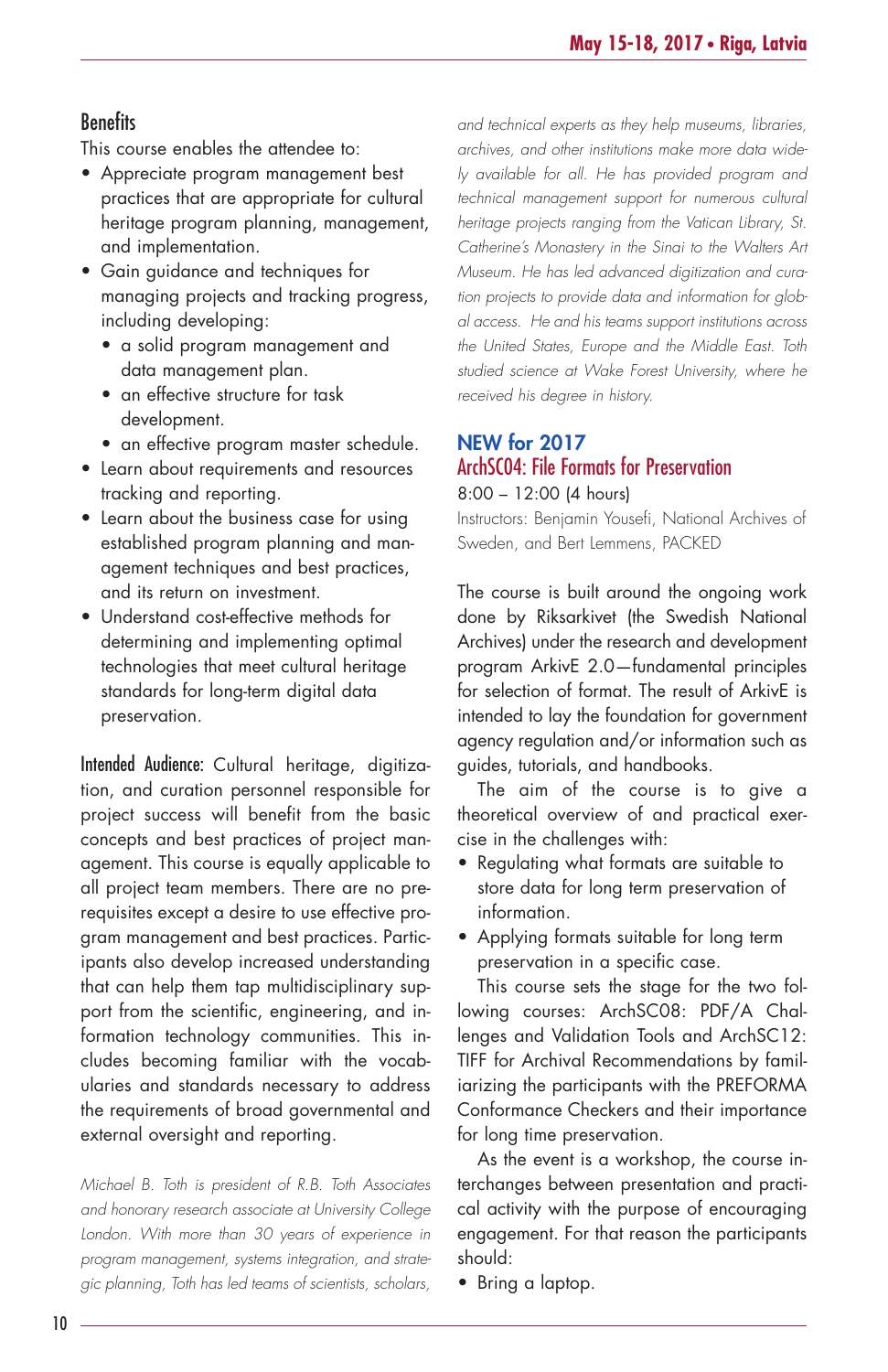- Have PREFORMA Conformance Checkers installed (information about and links to each Conformance Checker can be found at http://preforma-project.eu/opensource-portal.html).
- Have some files that could be used for examination.

### **Benefits**

This course enables the attendee to:

- Understand what is meant by "format."
- Identify the different types of formats.
- Learn how to identify and analyse a file.
- Understand which formats are suitable for long time preservation.
- Learn about PDF/A vs TIFF vs XML
- Learn about FFVI vs all other codecs

Intended Audience: Archivists, librarians, curators and other people working at memory institutions and in other institutions that need to store and preserve digital files, digital preservationists, IT researchers, open source software developers, people working in standardization organizations, and policy makers.

*Benjamin Yousefi holds a master of laws from Stockholm University and has worked as a research assistant at The Swedish Law and Informatics Research Institute at Stockholm University. Since 2013 he has worked at the National Archives as a senior level administrative officer in the field of development and e-government. He has held courses on PDF/A for the National Archives of Sweden and was invited to PREFORMA as a domain expert on PDF/A.*

*Bert Lemmens is a senior researcher at PACKED. He is involved in the CEST (maintaining the cultural heritage standards toolbox), PREFORMA (pre-commercial procurement of three conformance checkers for long-term preservation formats), and MEDEA (design a graph for recording metal detection finds) projects. Lemmens has worked for the ArchiAfrika foundation as a researcher, NAI—Netherlands Architecture Institute as a collection registrar, and Amsab (Institute for Social History, Ghent) as a researcher in the European project HOPE, and for MovE (cultural heritage aggregator of the province of East-Flanders). He holds masters in art history and conservation.*

### **Short Course Fees**

| If you register: on or before | April 16 | after<br>April 16 |
|-------------------------------|----------|-------------------|
| 2-hour                        |          |                   |
| Member                        | \$145    | \$195             |
| Non-mem                       | \$170    | \$220             |
| Student                       | \$60     | \$110             |
| $4$ -hour                     |          |                   |
| Member                        | \$220    | \$270             |
| Non-mem                       | \$245    | \$295             |
| Student                       | \$85     | \$135             |

#### **Take 3 classes and recieve 10% off the course registration fees. Use PICK3arch coupon code during checkout.**

*Please Note: IS&T reserves the right to cancel classes in the event of insufficient advance registration. Please indicate your interest early.*

### **Revised for 2017** ArchSC05: Spectral Imaging—Digital Spectral **Capture**

13:30 – 15:30 (2 hours) Instructor: Fenella G. France, Library of Congress

Preservation and digital humanities studies are quickly moving beyond simple RGB image capture to include a range of capabilities, including multispectral and hyperspectral imaging. Utilizing non-invasive integrated digital imaging systems provides the preservation specialist, scientist, conservator, curator, and researcher with tools that can reveal useful, hidden, and preservation information about an artifact. The unaided eye often cannot detect features that are erased, hidden by overwriting, obscured by treatments, or faded because of environmental factors. Normal viewing cannot identify important provenance components such as watermarks or characterizing colorants to assure they are commensurate with the suggested time period for the document or object. These features on photographs, manuscripts, maps, and other heritage objects are important for scholars, authentication, fingerprinting, and the care of collections.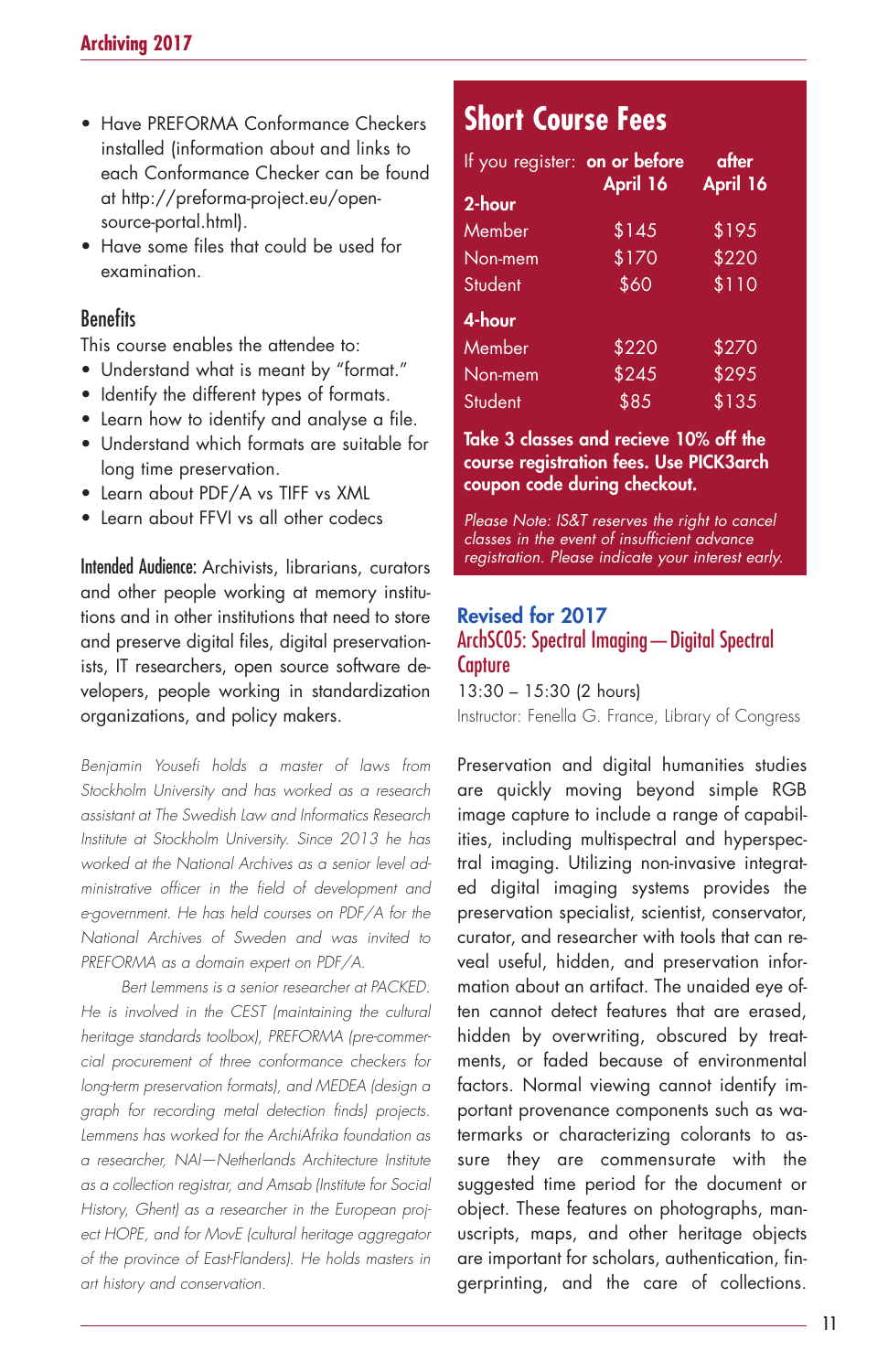Knowledge of unique identifiers are becoming increasingly important in the current worldwide conflict environment, where visible ownership marks can be removed, but unseen unique spectral responses can help confirm institutional rights.

Looking at documents at various magnification levels and with a range of illumination modes (raking or side-lighting, transmitted light, reflected light, and the integration of fluorescence and different spectral wavelengths) can capture these elusive features. Imaging with light emitting diodes (LED) illumination throughout the visible and nonvisible, in 23 spectral bands as well as raking and transmitted light for preservation studies, provides a system with safe conservation lighting that is integrated with the camera to minimize light on the object.

In addition to expanding knowledge about the range of information available through spectral imaging, the class discusses image processing software programs and the possibilities for processing spectral imaging datasets through multivariate image analysis (MIA) and other common processing techniques such as principal component analysis (PCA) and pseudocolor processing.

This course addresses and includes examples of the range of spectral information that can be captured; implementing and assessing spectral imaging technologies; and standardized spectral image system processes for capturing, processing and storing spectral image data and metadata, in support of scholars and heritage institutions. Generalized instruction is combined with a case study approach drawing from a range of examples representing a wide geographic and temporal scope. The approach highlights different stages of projects and the varying needs of researchers and users, from historic fragile manuscripts to Mayan flasks.

The course also examines the interaction and links between non-invasive analytical scientific techniques and the cultural, societal, and provenance information contained within original sources.

**Non-members may choose registration with membership for the same price as a non-member registration and then take advantage of member short course fees. See page 20 for details.**

### **Benefits**

This course enables the attendee to gain skills to focus on best practice, standardized procedures, and effective digital spectral project planning, including:

- Assessing imaging modalities and processing to best meet the needs of specific research.
- Integrating the priorities of scholars, scientists, and researchers in project design.
- Managing and integrating data and metadata.
- Balancing schedule and cost, as well as quality, conservation, and efficiency.
- Assessing impact in relation to access for end users.

Intended Audience: This course will support a wide range of professionals who work on or are planning to work on collaborative, multidisciplinary projects that requires spectral imaging. These include preservation professionals and scholars; scientists and engineers; digital specialists; database administrators; program managers and directors; archivists, curators, librarians, and researchers.

*Fenella France is chief of the Preservation Research and Testing Division at the Library of Congress researching non-destructive imaging techniques and prevention of environmental degradation to collections. She received her PhD from Otago University, New Zealand. After lecturing at Otago, she was the research scientist for the Star-Spangled Banner project at the Smithsonian Institution. An international specialist on polymer aging and environmental deterioration, she focuses on links between mechanical and chemical properties from environment and treatment. France has worked on nu-*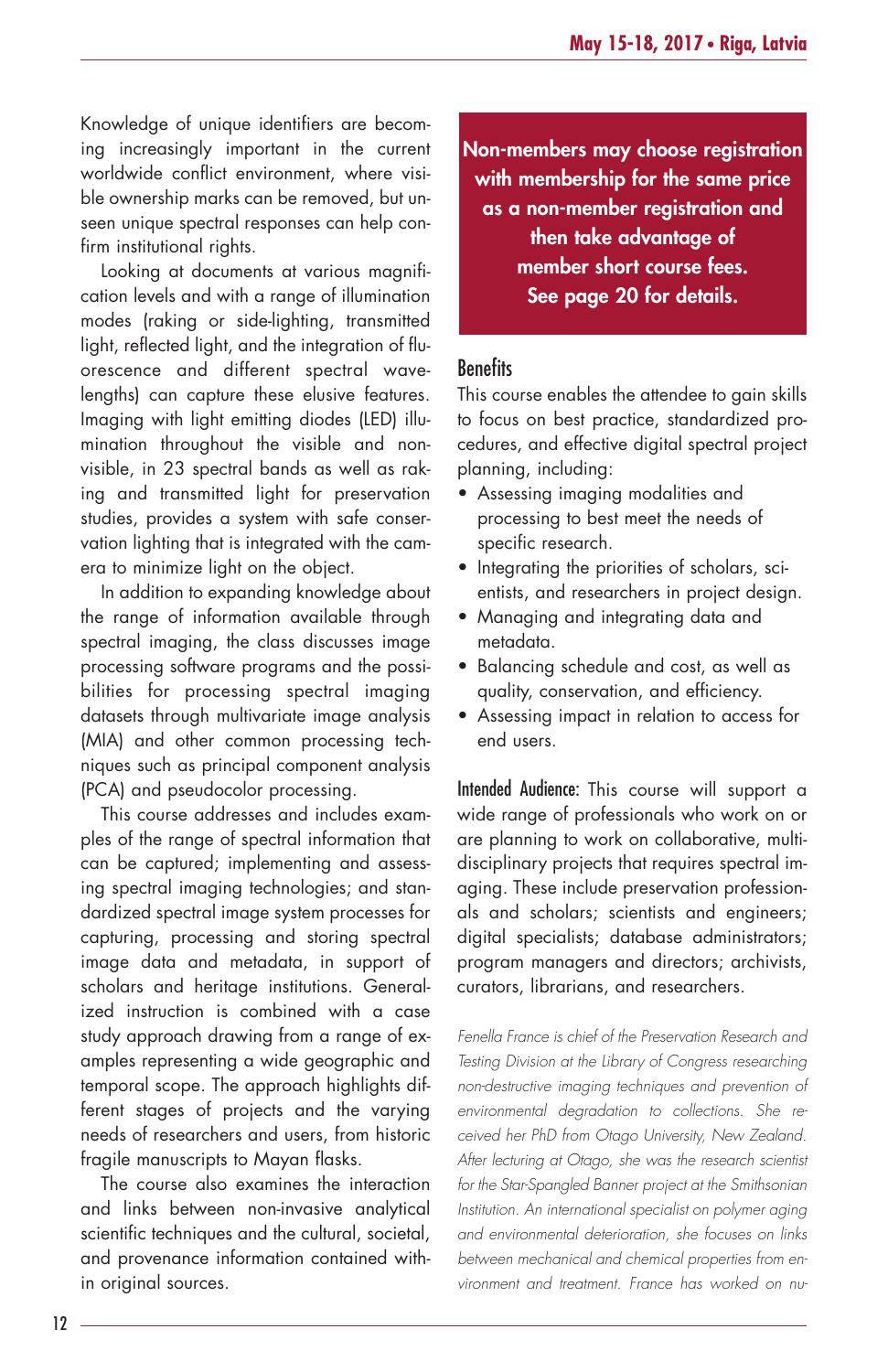*merous projects including Pre-Columbian mummies and textiles, the Ellis Island Immigration Museum, and standards for cultural heritage. With more than three decades of experience, she serves on a range of professional committees for cultural heritage preservation and maintains close links and collaborations with colleagues from academic, cultural, forensic, and federal institutions. She is currently the Distinguished Presidential Fellow for the Council on Library and Information Resources (CLIR).*

#### **NEW for 2017** ArchSC06: Fundamentals of Color Measurement

13:30 – 15:30 (2 hours)

Instructor: David R. Wyble, Avian Rochester, LLC

This course begins by defining the basic terms describing the instruments and quantities used in color measurement. The instrumentation, spectrophotometers, and spectroradiometers, are introduced by describing the applications for each type of device. The devices include those making traditional spotmeasurement as well as those designed to capture an entire image of color data (imaging colorimeters). To understand how accuracy is maintained, instrument calibration is described. Since most modern devices measure spectral data, the connection between measured spectral data and CIELAB colorimetry is also described, along with various color difference metrics. While seemingly simple, the transformation from spectra to CIELAB comes with many implications that are explained. The overall goal is to understand the concepts, procedures, implications, and assumptions of proper color measurements.

### **Benefits**

This course enables the attendee to:

- Understand the details and procedures leading to proper color measurements.
- Understand the use, calibration, and applications for spot spectrophotometers and imaging-colorimeters.
- Understand the point of "hand-off" from spectral measurements to colorimetric calculations.

• Interpret measurement results, and the implications of the various parameters in CIELAB calculations.

Intended Audience: Anyone responsible for making or interpreting color measurements. A technical background is not required, although an understanding of basic scientific principles will be very helpful.

*David R. Wyble is president and founder of Avian Rochester, LLC. Since 2011, Avian Rochester has been delivering color standards; traditional and custom measurements; and consulting services to the color industry. Prior to founding Avian Rochester, Wyble was a color scientist within the Munsell Color Science Laboratory at Rochester Institute of Technology (RIT), and before that a member of research & technology staff at Xerox Corp. He holds a BS in computer science and MS and PhD in color science from RIT and Chiba University, respectively.*



Charming scuptures are integrated into the elaborate gardens and walkways of the Kronvalda Parks that traverses the city and divides Old Town from Riga Center.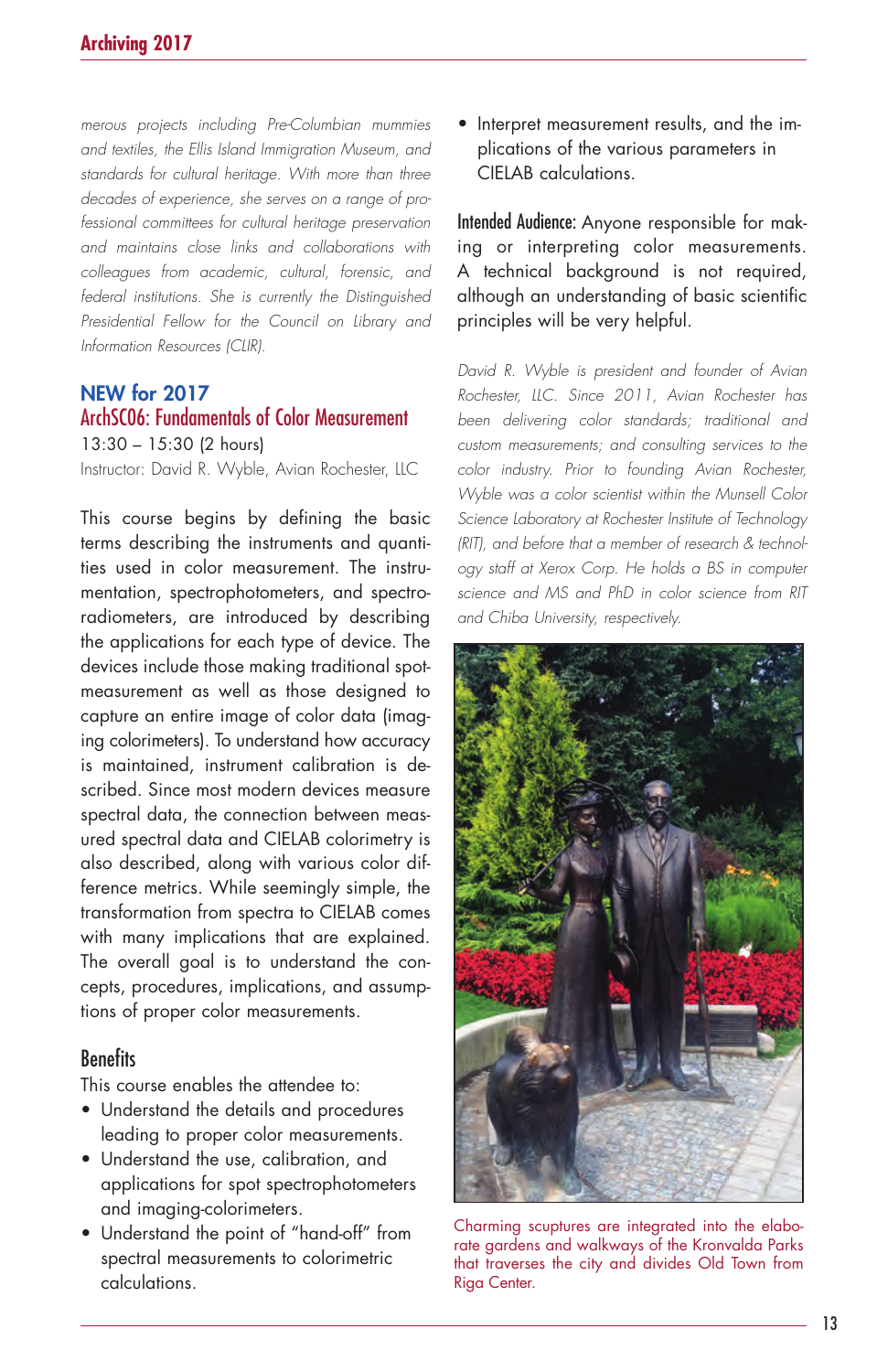### ArchSC07: Digital Collection Development

13:30 – 15:30 (2 hours) Instructor: John Sarnowski, ResCarta Foundation

This is an introductory course on the use of open/free software to create, validate, index, search, display, and maintain a digital archive of various materials including photographs, oral histories, newspapers, and books.

Learn how to take simple digital files and create a knowledge base of standardized archival digital objects, complete with Library of Congress metadata. Learn how to build a collection and host it. Make your full text searchable oral histories to FADGI guidelines. Capture audio files with Audacitytm, use digital cameras and scanners to create full-text searchable, harvestable archives with Tomcattm, ResCartatm, and jOAI.

Take the free and open source tools and knowledge with you to create a growing and sustainable archive.

### **Benefits**

This course enables the attendee to:

- Understand the types of equipment, software and time required to convert analog objects to digital.
- Identify the various types of metadata and how they can be created.
- Understand the difference between a digital file and a digital object.
- Understand the use of OCR/AAT software and its limitations
- List best practice formats for long term storage and reuse.

Intended Audience: This workshop is intended to be relevant to a wide audience, but will be particularly relevant to those cultural heritage professionals tasked with converting analog materials to digital.

*John Sarnowski has more than 25 years experience in building digital collections. He was responsible for creating millions of digital objects for learned societies, libraries, and major corporations as the director of Imaging Products at Northern Micrographics.* *Projects included "The Making of America", JSTOR, and Historic Pittsburgh. He currently is a director of the ResCarta Foundation.*

### **NEW for 2017** ArchSC08: PDF/A Challenges and Validation Tools 13:30 – 15:30 (2 hours)

Instructors: Carl Wilson, Open Preservation Foundation, and Boris Doubrov, Dual Lab

PDF/A is an ISO-standardised version of the Portable Document Format (PDF). The standard addresses issues concerning the long term preservation of electronic documents. This is implemented by restricting document features that are problematic when archiving documents such as encryption, metadata, and external fonts.

The course comprises presentations and practical demonstrations that provide an introduction to the PDF/A format, its applications, and how institutions can use veraPDF software in their PDF/A workflows.

The course begins with an introduction to the PDF format, the PDF/A standards, and PDF/A validation. This is followed by an investigation of some of the common issues encountered when validating PDF/A documents. These are explored through demonstrations using the veraPDF software to process PDF documents. The class demonstrates how the veraPDF toolkit can be used to validate PDF/A documents and report the results and look at the results of the validation process and help participants to understand the preservation risks associated with some particular issues. The course also covers problems that might be encountered in using PDF/A and associated legal aspects.

Participants should bring their laptops for the demos/exercise.

### Benefits

This course enables the attendee to:

- Understand what PDF/A is and is not.
- Appreciate different PDF/A versions (1, 2 and 3) and conformance levels (a, b, and u).
- Learn the choices presented by the variety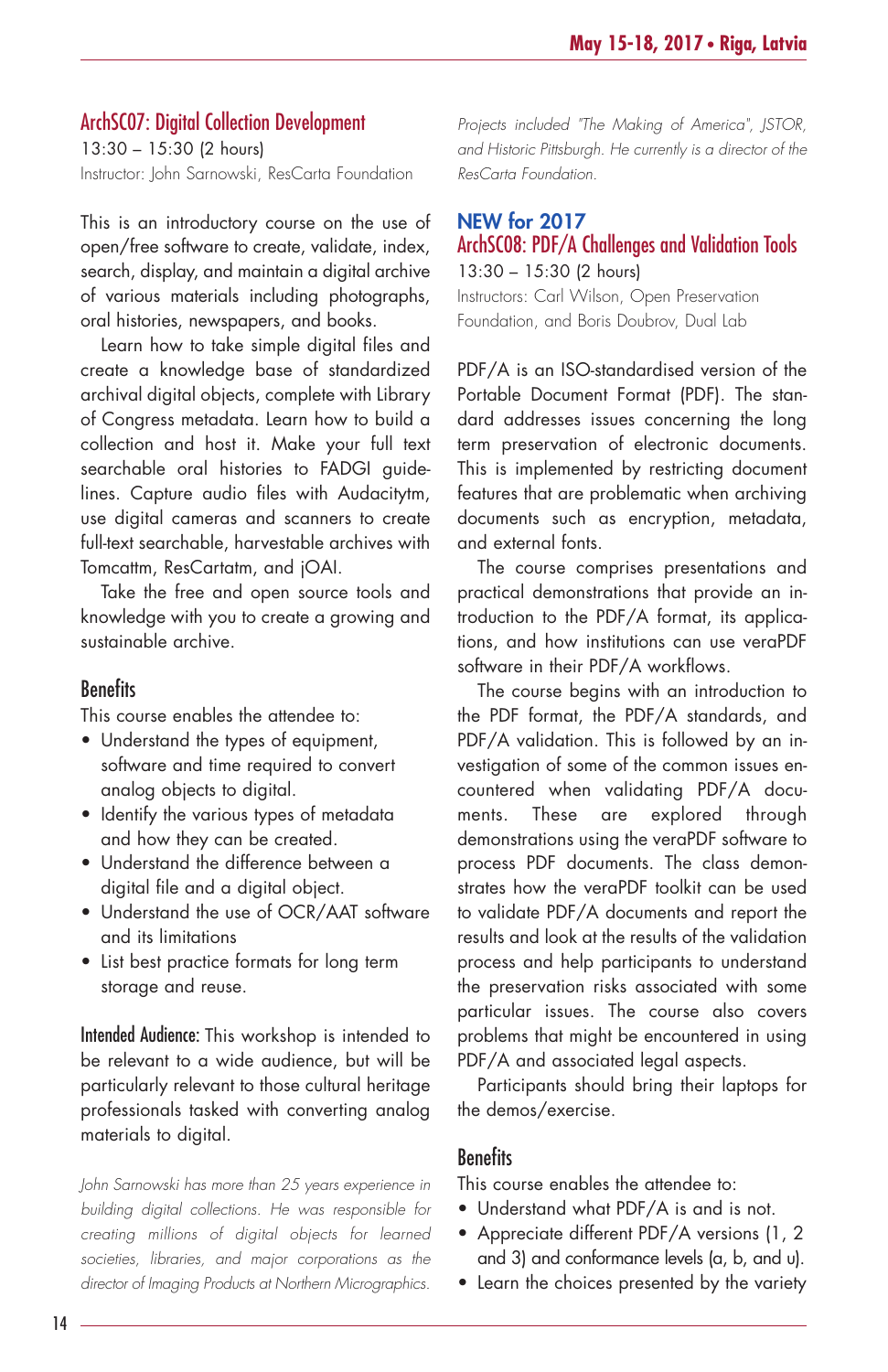**Register for 3 classes and take 10% off the total course registration fee. See registration form for details. Online reg code: PICK3arch**

of PDF/A flavours helping them to make the right decisions.

- Learn common areas of concern: fonts, colors, metadata, images, etc.
- Understand some practical aspects of PDF/A compliance and the associated preservation risks and the open source veraPDF tool set and its uses.

Intended Audience: Archivists, librarians, curators and other people working at memory institutions and in other institutions that need to store and preserve digital files, digital preservationists, IT researchers, open source software developers, people working in standardization organizations, and policy makers.

*Carl Wilson is the technical lead for the Open Preservation Foundation. Prior to that he worked for The British Library's Digital Preservation Team on internal and external projects, including a spell as technical coordinator for the SCAPE project. He spent three years as technical lead on the planets project, developing the interoperability framework and service interface definitions. He also helped organize and run the Planets Service Developer's Workshops. Wilson particularly enjoys hackathon style events, and is a regular attendee at OPF events, as well as those which were organised as part of the SPRUCE and AQuA projects.*

*Boris Doubrov is CEO of Dual Lab, the company subcontracted by veraPDF consortium for developing the industry supported PDF/A validation tool as a part of the PREFORMA project. He holds a PhD in computer science from Belarusian State University (1997) and another PhD in mathematics from the Catholic University of Leuven (2004). Doubrov has been working for more than 15 years in PDF technologies as a software developer, project manager, and business owner. He is an active participant of the ISO activity on PDF 2.0 and future PDF/A standards.*

### **NEW for 2017** ArchSC09: Spectral Imaging—Digital Spectral Image Processing 15:45 – 17:45 (2 hours)

Instructor: Fenella G. France, Library of Congress

For background on this course and the advantages of spectral imaging of cultural heritage objects, please read the course description for ArchSC05: Spectral Imaging— Digital Spectral Capture (see page 11). This course builds on ArchSC05, but can also be taken independently.

This short discusses, demonstrates, and teaches image processing techniques using at least two software programs and the possibilities for processing spectral imaging datasets through multivariate image analysis (MIA) and other common processing techniques such as principal component analysis (PCA) and pseudocolor processing. Open source free software (ImageJ) is the main software utilized to assure transferability of skills at no future cost. The course addresses a selection of standardized spectral image processing techniques that support preservation professionals, scholars, researchers, and heritage institutions. Generalized instruction focuses on a range of datasets from actual historic materials that represent a wide geographic and temporal scope. The processing taught during the course include recovery of obscured text, including palimpsests, how to enhance and reveal watermarks obscured by thick printing inks, pseudocolor spectral mapping to show differences between inks or colorants that look visibly similar, and spectral curve analysis techniques to definitively characterize colorants, and changes due to treatments, or the impact if various environmental parameters characterization of colorants, and tracking changes over time.

The course addressing the needs of those working on spectral imaging projects and those wanting to understand whether the ability to process this data might be an additional useful tool for their institution and collections. Participants gain skills to apply image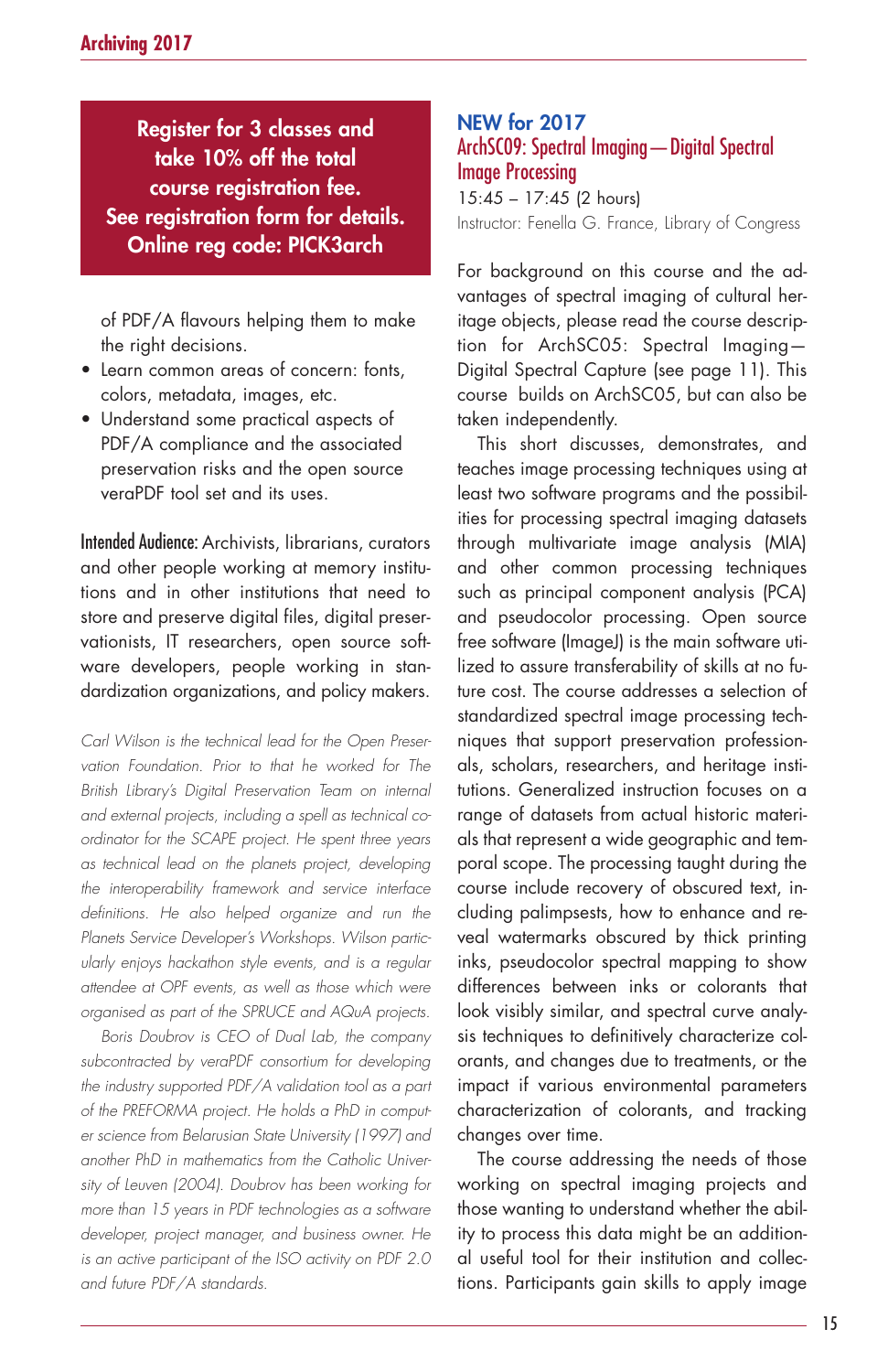processing techniques to a range of spectral capture examples.

### **Benefits**

This course enables the attendee to:

- Appreciate revealing and enhancing nonvisible information.
- Apply image processing techniques to a range of spectral capture examples.
- Learn mapping spectral responses to identify different and at-risk fugitive media.
- Understand characterizing inks, pigments, and colorants on a range of heritage substrates (paper, parchment, ceramics, and textiles).
- Learn how to detect and track changes over time.
- Assess the needs of collection users and how to deliver value-added information.

Intended Audience: The course supports a wide range of professionals who work on or are planning to work on collaborative, multidisciplinary projects that requires spectral image processing. These include preservation professionals and scholars; scientists and engineers; digital specialists, database administrators; program managers and directors; archivists, curators, librarians, and researchers.

*See bio undert ArchSC05: Spectral Imaging—Digital Spectral Capture, page 12.*

### **NEW for 2017** ArchSC10: Quality Assurance Workflows for Digitization Projects

15:45 – 17:45 (2 hours)

Instructor: Martina Hoffmann, National Library of the Netherlands (KB)

This is a basic course on how to set up a successful, quick, reliable, quality assurance (QA) workflow for (mass) digitization projects for cultural heritage. As digitization projects and programs require a huge amount of resources (both human and machine) and substantial investments, the need for a suitable quality control workflow emerges. There are many software packages and suppliers around, and they all look very promising, so how do we make sure that we select those that are actually going to meet our demands? How can we make sure that we utilize what is already out there regarding experiences and best practices? And, last but by no means least: how can QA help the quality of your digitization?

In this course you learn what the key ingredients are for a QA-workflow and how to incorporate those ingredients—not just tools, but also the accompanying mind set—in your organization at all the necessary levels.

Together we answer the questions posed above and then we take a good look at a successfully implemented QA-workflow at the

> National Library of the Netherlands. This shows us method, process, and results. The basic requirements for a quality workflow—simplicity, flexibility, efficiency, modularity, low cost, and high speed—are be addressed, as well

visit to the Rigas centraltirgus, the Riga Central Market, is a feast for all the senses. Be sure to try the bread from the Uzbek bakery.

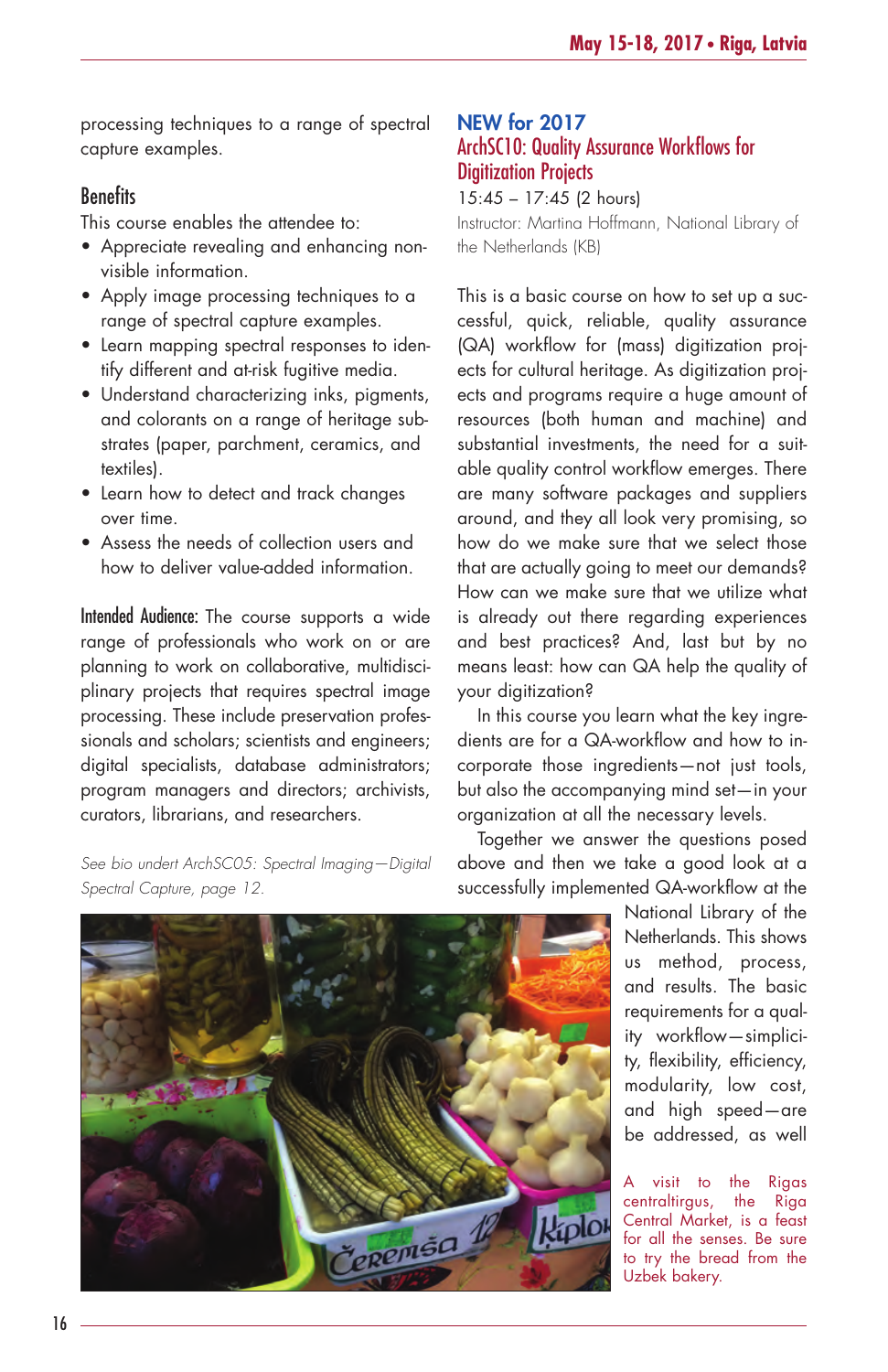as a look at the "mix and match" principle that guided the development of our example.

Finally, the modular approach that is key to setting up a workflow that can meet almost any demands in any program will be addresses in some detail.

It is possible to put things into practice straight away: you may bring your own digitization program/project to the course and design a workflow for it. You are also strongly encouraged to present your own existing QAworkflow to the course and/or prepare questions on the topic for the group to discuss.

#### **Benefits**

This course enables the attendee to:

- Understand the principles of a modular QA-workflow.
- Explain the principles and necessity of a QA-workflow to higher management and suppliers in order to get (possible) investment.
- Implement the mix and match principle according to the given basic ingredients.

Intended Audience: Managers, program officers, project leaders, suppliers of, quality managers responsible for (mass) digitization programs. A basic knowledge of digitization projects will be assumed.

*Martina Hoffmann is senior production manager of digitization at the National Library in the Netherlands for the archival section of Metamorfoze. She was also operational manager quality control of digitized products at the National Archives in the Netherlands. She has codesigned several quality assurance workflows for different mass digitization projects in the Netherlands. Starting with only image quality QA processes, her main focus now is QA processes including several fields of expertise from metadata to long term preservation.*

### **NEW for 2017**

### ArchSC11: Introducing the Open Source Software Suite Kitodo: More than just a Workflow Tracking Tool

15:45 – 17:45 (2 hours) Instructor: Frank Ulrich Weber, Zeutschel GmbH

This course focuses on the use of the open source software suite Kitodo. The software is managed by the association "Kitodo.Key to digital objects e.V." and a founded release management. The two layers of the system, Kitodo.Production and Kitodo.Presentation, allow the users a flexible setup.

Kitodo.Production enables an easy creation of workflows for digitalization projects. The workflows can be tracked easily and the progress is always documented. The powerful metadata editor allows adding any imaginable structure and metadata element. Statistic evaluations are always available.

Kitodo.Presentation is an independent software tool to manage digital collections and present them to the interested user via a modern web browser. That is possible because Kitodo.Production generates standardized METS/MODS files in addition to the digitized objects. An index enables fast searches even within a huge asset of digital objects and the OAI-PHM2 interface allows other systems to access and retrieve the metadata of the digital objects in different formats. The TYPO3 content management system in the back offers functionalities even for the unskilled user.

### **Benefits**

This course enables the attendee to:

- Understand what steps are required for an efficient digitalization workflow.
- Setup a digitalization workflow.
- Appreciate working on a digitalization workflow.
- Learn how to create structure and metadata elements.
- Monitor a digitalization workflow.
- Use statistic evaluations.
- Find the right information within a huge index.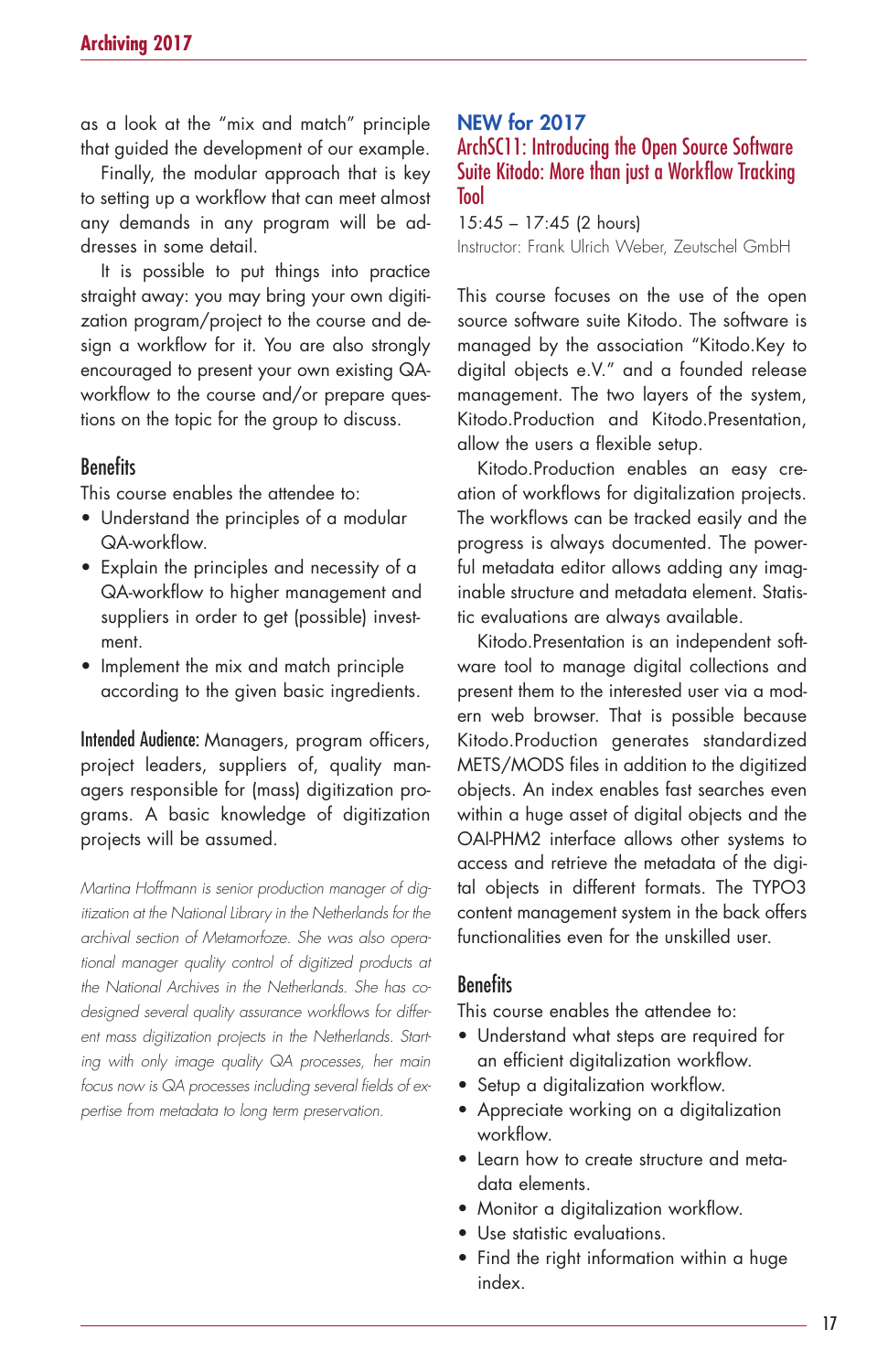Intended Audience: This course is targeted to those responsible for digitization and digital collection management from libraries, archives, museums, and service providers of any size.

*Frank Ulrich Weber is head product manager of the company Zeutschel GmbH. He has more than ten years of experience developing and implementing workflows and digitalization solutions for libraries, archives, museums, and service providers.*

### **NEW for 2017**

### ArchSC12: TIFF for Archival Recommendations

15:45 – 17:45 (2 hours) Instructor: Peter Fornaro, University of Basel

The versatility of the TIFF format has made it very attractive for memory institutions for long term archival of their digital images. However, since the TIFF format offers such a great flexibility, it is not guaranteed that in the future a standard TIFF reader will be able to read some TIFF images. However, the limitations of the baseline TIFF are too severe for many applications in digital archiving. It is important that, besides crucial technical metadata such as ICC colour profiles (in case of colour images) important descriptive metadata is stored within the image file. Having descriptive metadata available (such as content description, iconography, copyright, and ownership information etc.) is crucial for every archive. Having this information in the same file as the image data guarantees that this information will always be associated with the image.

This course gives to the audience a general overview of the TIFF image format and its different specifications, a review of the typical errors that archivists make, and finally a list of recommendations to guarantee digital preservation of TIFF files. With the aim of achieving a participative course to ensure a useful takeaway for the attendees, a didactic presentation performed by the instructor, a set of prepared examples to be discussed among the audience, and hands-on exercises to assess the contents assimilation of the block are included in the course.

The course shows which are the most commonly used tags and values for these tags and which private tags are mostly used in the already existing TIFF digital assets of the memory institutions. This is the result of an extensive analysis of around 2 million files of different memory institutions. We will see a feature histogram that is giving a good overview of the data out there. Besides, we will present a list of typical problems encountered in the TIFF files, some of them are not compliant to the TIFF specifications but others, although conformant to the ISOs, are not suitable for digital preservation.

Participants should bring their laptops for the demos/exercises.

#### Benefits

This course enables the attendee to:

- Understand the basic problem of file migration.
- Choose from a proper file format for archiving.
- Be able to value file types of digitization workflows.
- Learn how to check if existing files need to be transcoded (migrated).
- To judge reports of checker software.

Intended Audience: This course is aimed as a technical introduction into the field of file migration within digital collections of libraries, archives, museums, and services.

*Peter Fornaro is part of the management team of the Digital Humanities Lab at the University of Basel. He studied electrical engineering, physics, photography, and business administration. His research covers modern camera technology, innovative scanning methods like reflection transformation imaging (RTI), colour science, and digital preservation. In his lectures he teaches media technology, colour science, and photography. He is also responsible for scanning projects and financial and business matters.*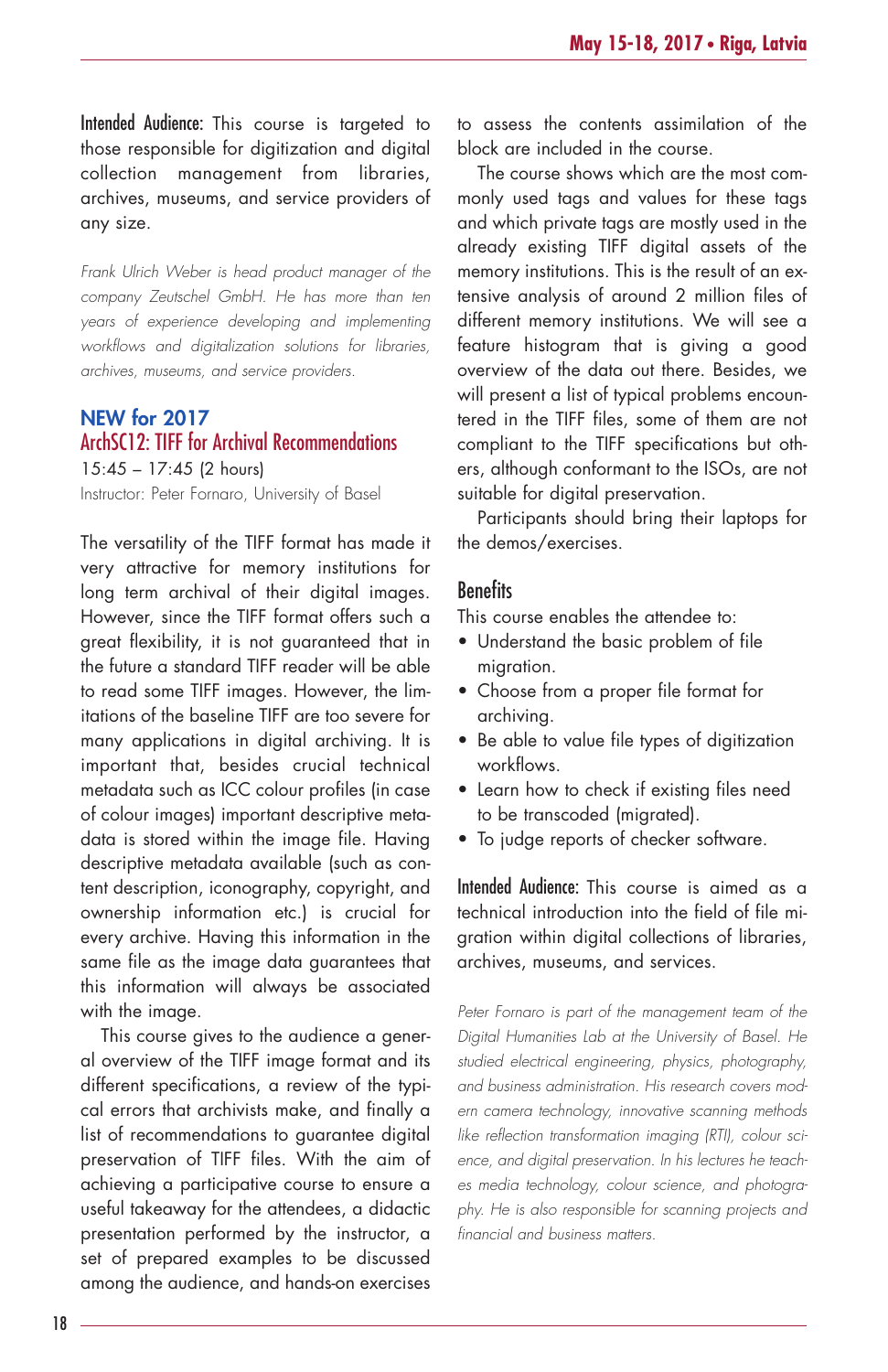# **Accommodation and Transportation**

#### **Lodging Accommodation**

A special hotel rate of €70/night, including internet access, buffet breakfast, VAT, and complimentary coffee/tea, laptop-size safe, iron and ironing board, has been secured for Archiving 2017 attendees at Avalon Hotel and Conferences in Riga. The hotel is located at the edge of Old Town and across the river from the National Library (15-20 minute walk). The bus to/from the airport stops directly in front of the hotel. Hotel reservations must be made by **April 14, 2017**.

### **Avalon Hotel & Conferences**

#### www.hotelavalon.eu/ 13 Janvara iela. 19

Riga, Latvia, LV-1050

**Rate:** €70, inclusive *Rate honored +3 days prior to and after the conference based on availability.* **Check in / out:** 15:00 / noon

**Cancellation Policy:** No deposit taken. Cancel 30 days prior to arrival for full refund; after that, first night's room charged.

#### **To Reserve Lodging**

via Online: www.hotelavalon.eu/ Promo Code: ARCH2017 via phone: +371 67 16 9999 (Reference: ARCH2017)

#### **Transportation Information\***

Served by Riga International Airport (RIX), numerous flights arrive/depart daily from major European cities such as Amsterdam, Cologne, Copenhagen, Frankfurt, London, Oslo, Prague, Stockholm, Vienna, and Zurich. More information can be found at www.riga-airport.com/.

### **Getting to the hotel**

*Airport/Old Town via Bus* (www.wmata.com) Bus No. 22 provides direct service between the airport and Old Town. The stop for the bus is located in front of the Avalon Hotel. From there is also a short walk to the LNB.

**Weather** The average temperature in May is 51°F/12°C. Minimal rain can be expected.

\* Details and direct links can be found at www.imaging. org/archiving.



Facade, Art Nouveau district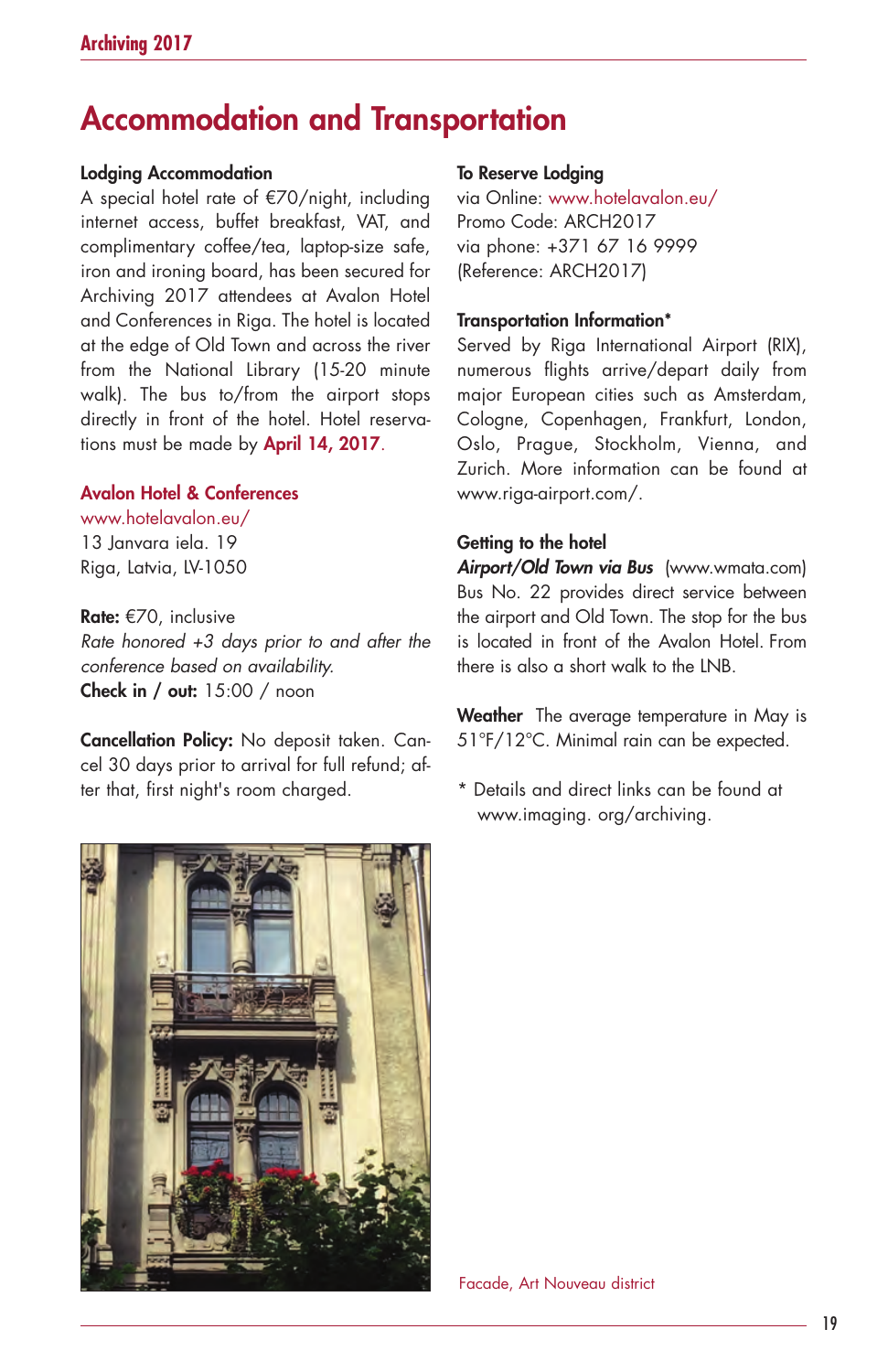# **Archiving 2017 Conference Registration**

**You may also register online at www.imaging.org/archiving**

| Telephone ________________ | $Fax \ \underline{\hspace{2cm}}$ |  |
|----------------------------|----------------------------------|--|

**Conference registration includes admission to all technical sessions, lunches, coffee breaks, Welcome and Conference Receptions, and conference proceedings. Separate registration fees are required for short courses.**

### **1. Conference Technical Registration**

**1. Please check ALL that apply. I am a:** □ speaker □ session chair □ committee member

❑ IS&T member ❑ only taking short courses ❑ short course instructor

To better serve you, IS&T is offering conference registration options that include membership (new or renewal) with your choice of an online subscription to the *Journal of Imaging Science and Technology* (JIST) or *Journal of Electronic Imaging* (JEI). for the same price as the non-member fee. **REGULAR STUDENT**

|                                                                 | <b>KEUULAK</b> |                            |                           | <b>SIUDENI</b> |  |
|-----------------------------------------------------------------|----------------|----------------------------|---------------------------|----------------|--|
|                                                                 | thru           | after<br>April 16 April 16 | thru<br>April 16 April 16 | after          |  |
| _ Conference registration: current IS&T Member                  | \$525          | \$625                      | \$160                     | \$210          |  |
| Conf. registration (+ new or renewing membership + JIST)*       | \$625          | \$725                      | \$185                     | \$235          |  |
| $\Box$ Conf. registration (+ new or renewing membership + JEI)* | \$625          | \$725                      | \$185                     | \$235          |  |
| _ Conference non-member registration                            | \$625          | \$725                      | \$185                     | \$235          |  |
| <u></u> One-day: □ Tues □ Wed □ Thurs                           | \$300          | \$350                      | \$160                     | \$210          |  |

amount due \$ \_\_\_\_\_

\* Membership benefits include access to the IS&T Digital Library, an online subscription to the *Journal of Imaging Science and Technology* (JIST) or *Journal of Electronic Imaging* (JEI), *The Reporter* newsletter, conference fee discounts, and access to the member directory, among other things. Membership takes effect within two weeks of registration and expires 2/31/17. This offer may be used for renewals.

> **Become part of the Archiving online community! Search LinkedIn groups for "is&t archiving group" Follow IS&T on Twitter: @ImagingOrg**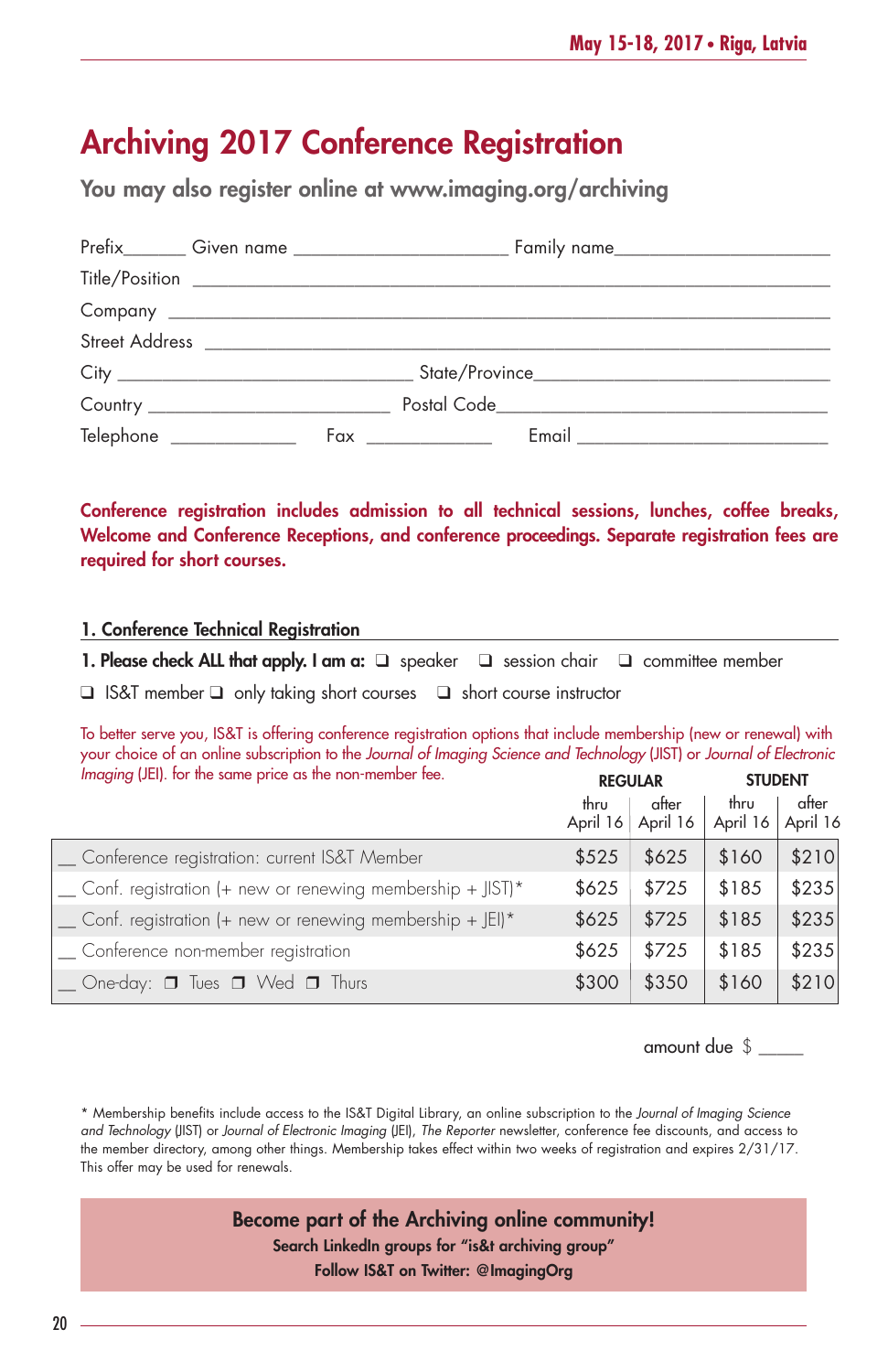#### 2. Short Course Registration (be sure to multiply number of classes by per course fee and place on total line)

*Please note: Course notes for most classes are provided electronically prior to the conference for printing or viewing on your computer. Instructors without e-notes will provide hardcopies in class. Lunch is not provided on Monday.*

|                                             |                                                                     | on or before<br>April 16 | after<br>April 16 | <b>TOTAL</b> |
|---------------------------------------------|---------------------------------------------------------------------|--------------------------|-------------------|--------------|
| 4-hour Member (per class; select below)     |                                                                     | \$220                    | \$270             |              |
| 4-hour Non-member (per class; select below) |                                                                     | \$245                    | \$295             |              |
| 4-hour Student (per class; select below)    |                                                                     | \$85                     | \$135             |              |
| Check all that apply                        | $\Box$ Arch SCO1 $\Box$ Arch SCO2 $\Box$ Arch SCO3 $\Box$ Arch SCO4 |                          |                   |              |
| 2-hour Member (per class; select below)     |                                                                     | \$145                    | \$195             |              |
| 2-hour Non-member (per class; select below) |                                                                     | \$170                    | \$220             |              |
| 2-hour Student (per class; select below)    |                                                                     | \$60                     | \$110             |              |
| Check all that apply                        | $\Box$ Arch SCO5 $\Box$ Arch SCO6 $\Box$ Arch SCO7 $\Box$ Arch SCO8 |                          |                   |              |
|                                             | $\Box$ Arch SCO9 $\Box$ Arch SC10 $\Box$ Arch SC11 $\Box$ Arch SC12 |                          |                   |              |
|                                             |                                                                     |                          |                   |              |

### **Take ANY three classes and receive 10% off the total price (use coupon code PICK3arch when registering online)**

(enter three, fill in member or non-member fee next to each, add, and multiply by .90 to get your price, representing 10% savings; add additional lines if needed; students may not take advantage of this offer)

SC  $\text{\$}$   $\text{\$}$   $\text{\$}$   $\text{\$}$   $\text{\$}$   $\text{\$}$   $\text{\$}$   $\text{\$}$   $\text{\$}$   $\text{\$}$   $\text{\$}$   $\text{\$}$   $\text{\$}$   $\text{\$}$   $\text{\$}$   $\text{\$}$   $\text{\$}$   $\text{\$}$   $\text{\$}$   $\text{\$}$   $\text{\$}$   $\text{\$}$   $\text{\$}$   $\text{\$}$   $\text{\$}$   $\text{\$}$   $\text{\$}$   $\$ 

### **3. Additional Products**

| Additional copy of conference proceedings Note: One copy comes with conference registration.                                                                                                                                                                                                            |       |                                 |
|---------------------------------------------------------------------------------------------------------------------------------------------------------------------------------------------------------------------------------------------------------------------------------------------------------|-------|---------------------------------|
|                                                                                                                                                                                                                                                                                                         | \$100 | $\mathcal{S}$ and $\mathcal{S}$ |
| __ Additional ticket for your guest for the Welcome and Conference Receptions                                                                                                                                                                                                                           |       |                                 |
|                                                                                                                                                                                                                                                                                                         | \$75  |                                 |
| conference registration fee from previous page \$                                                                                                                                                                                                                                                       |       |                                 |
| Wire transfer fee (\$25 if applicable) $\frac{1}{2}$ ______                                                                                                                                                                                                                                             |       |                                 |
|                                                                                                                                                                                                                                                                                                         |       | <b>GRAND TOTAL \$</b>           |
| Payment Method: Q AmEx Q MasterCard Q VISA Q Discover Q Wire Transfer Q Check                                                                                                                                                                                                                           |       |                                 |
|                                                                                                                                                                                                                                                                                                         |       |                                 |
|                                                                                                                                                                                                                                                                                                         |       |                                 |
| Return this form with signed credit card authorization to<br>IS&T, 7003 Kilworth Lane, Springfield, VA 22151 or fax to 703/642-9094.<br>Contact registration@imaging.org for wire transfer information.<br>Please note: \$25 must be added to the total for wire transfer payments to cover bank costs. |       |                                 |
| Please note: To cover bank charges and processing fees, there is a cancellation fee of \$75 until<br>May 12, 2017. After that date, the cancellation fee is 50% of the total plus \$75.                                                                                                                 |       |                                 |

**May 12, 2017. After that date, the cancellation fee is 50% of the total plus \$75. No refunds will be given after May 22, 2017. All requests for refund must be made in writing.**